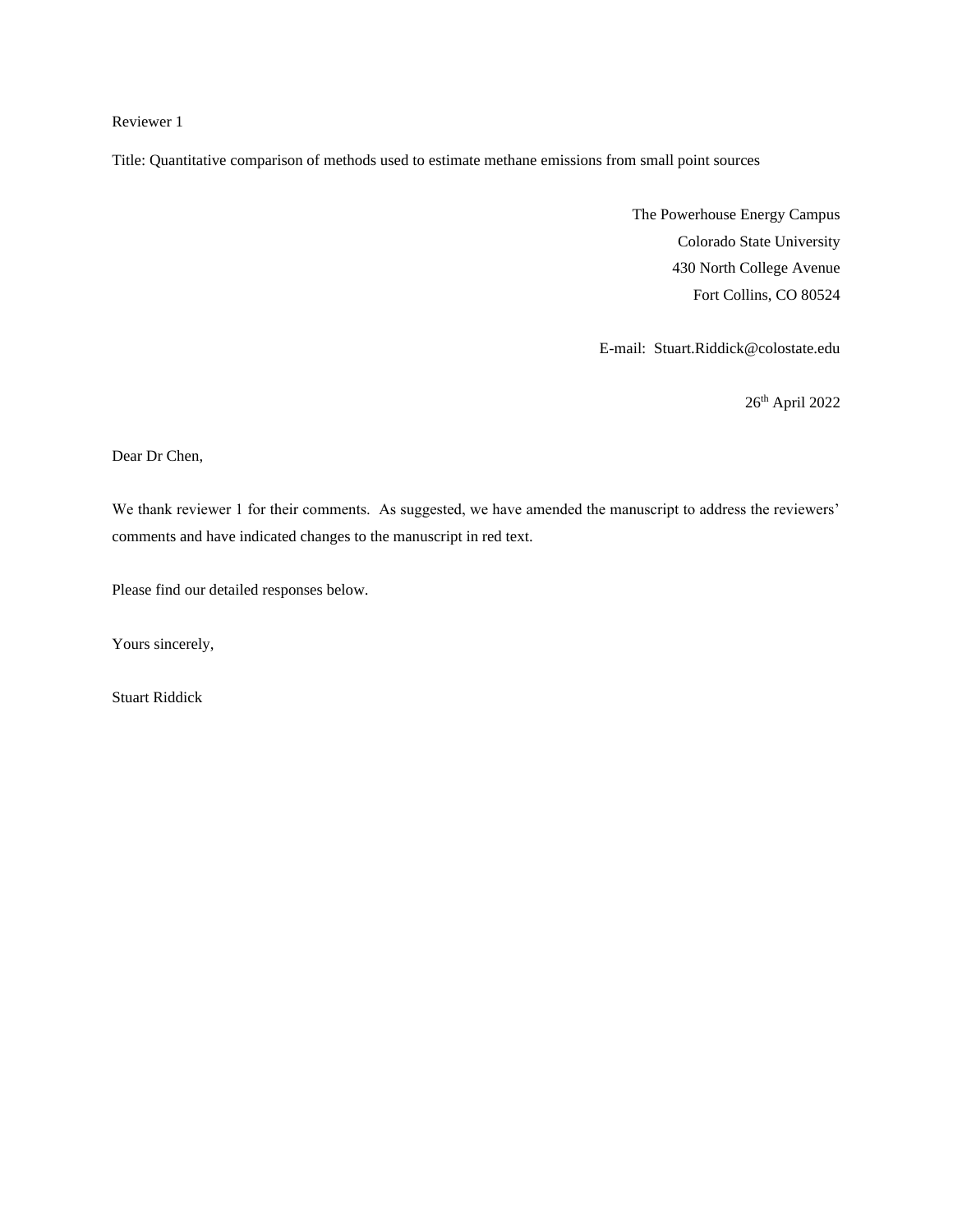### **Reviewer 1 General comment 1:**

One concern with this paper is that it's unclear who this work is applicable to. For example, for greenhouse gas emission inventories, there is always the emission factor approach, in contrast to what's shown in Figure 4. The authors mention oil and gas wells but without providing much context into the type of oil and gas wells, which can explain how the flow rates studied were chosen.

#### Response to reviewer:

The aim of this work to produce the first study to compare emissions quantified by a range of methods against known methane release rates. The target audience is anyone who has thought of, or who has used one of the methods included. As mentioned in the original introduction, these methods were chosen as they have been used extensively without a clear understanding of the precision and accuracy of quantification. Furthermore, as the methods have been used to guide policy decisions, it is important to regulators to understand how well these methods perform under controlled conditions. Therefore, we suggest this work is of interest to those currently quantifying methane emissions, those that plan to quantify methane emission and regulators that have justify decisions on policy. We also add the caveat that we only endorse measurement methodologies can be done safely wearing PPE as regulated at METEC (steel toe boot, FR overalls, hard hat, safety glasses and 4 gas monitor).

### Changes to the manuscript:

In response to the reviewer's comment we have edited the opening paragraph to make the target audience more obvious.

# At L27:

"Methane (CH4) gas is a powerful greenhouse gas with a greenhouse warning potential 84 times larger than carbon dioxide over 100 years. Quantification of CH<sup>4</sup> emissions from abandoned wells has recently become an area of interest as studies suggest over  $200 \text{ Gg } CH_4 \text{ yr}^{-1}$  is emitted from 2.2 million abandoned wells in the US alone (US EPA, 2021). Quantifying and then plugging these wells makes them an attractive target for achieving goals set out in the Paris Agreement (Nisbet et al., 2020). Additionally, private companies are beginning initiatives to generate revenue through carbon credits gained by plugging wells and accurate quantification is essential for realizing the capital.

As there are millions of abandoned wells globally, there is a growing need to measure as many wells as quickly as possible to identify the most emissive wells. Typically, an emission from an abandoned well can be considered as an above-ground point source that is relatively small in emission size, up to 180 g CH<sub>4</sub> hour<sup>-1</sup> (Riddick et al., 2019a; Pekney et al., 2018; Townsend-Small et al., 2016; Boothroyd et al., 2016). Other emission sources, such as emissions pipeline leakage, are fundamentally different in behavior, where gas travels through the soil and forms an area emission at the surface, these sources require different methods for estimating the emission, e.g. mass balance or eddy covariance. Area emissions could form if a plugged well leaks from corrosion of the borehole casing, but this will not be discussed in this study.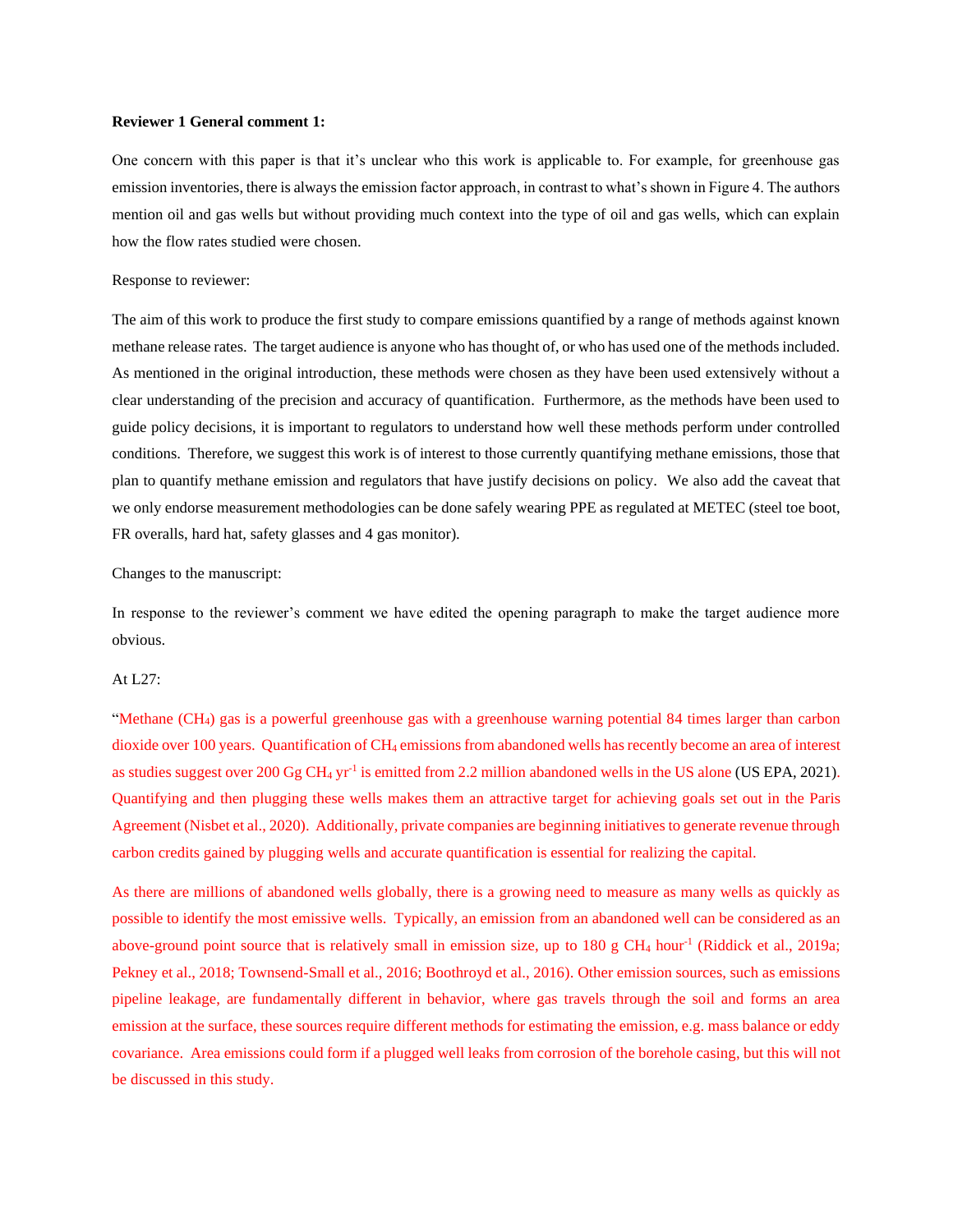Several methods are being used to measure emissions from these smaller point sources, i.e. less than 180 g CH<sub>4</sub> hour-<sup>1</sup>. The chosen measurement approach depends on how close an observer can get to the source, instrumentation availability and the meteorological/micrometeorological conditions at the measurement site. Measurement methods can be classed as direct, i.e. touching/enclosing the source, and downwind measurements where access is not possible. Direct methods include static chambers (Livingston and Hutchinson, 1995), dynamic flux chambers (Riddick et al., 2019a, 2020b; Aneja et al., 2006) and Hi Flow sampling (Pekney et al., 2018; Allen et al., 2013; Brantley et al., 2015). While downwind methods include Gaussian-based plume models (Baillie et al., 2019; Caulton et al., 2014; Riddick et al., 2019b, 2020a; Edie et al., 2020; Bell et al., 2017) and Lagrangian dispersion models (Riddick et al., 2019b, 2017; Denmead, 2008; Flesch et al., 1995). Emissions calculated using the majority of these methods have not been comprehensively compared using to controlled emission source rates.

Other quantification methods are generally unsuitable for measuring emissions from abandoned wells. Infra-red cameras, such as FLIR cameras, cannot be used to quantify emission and have difficultly detecting plume smaller emissions (Zimmerle et al., 2020). Mass balance approaches are unlikely to detect the small and narrow plume from the abandoned well. Tracer release is technically demanding, takes a long time to make a single measurement and requires road access for measurement. Remote sensing has typical detection limits of  $10+$  kg CH<sub>4</sub> h<sup>-1</sup> for aircraft (Duren et al., 2019), 100+ kg CH<sub>4</sub> h<sup>-1</sup> for satellites (Cooper et al., 2022) and unsuitable for these types of emission source. As such, these other quantification methods will not be investigated in this study.

In general, as access becomes more restricted, emission rates larger, or safety concerns increase (such as the coemission of harmful gases), the method used to estimate the  $CH_4$  emission rate of a source must be carefully considered. From experience and the response of a 4-gas monitor, working close enough to measure emissions greater than 200 g CH<sub>4</sub> h<sup>-1</sup> for many of these methods (especially the chambers and Hi Flow) can be unsafe, therefore this study is limited to quantifying CH<sub>4</sub> emissions between the lowest flow METEC can produce (40 g CH<sub>4</sub> h<sup>-1</sup>) and the highest flow we feel comfortable measuring with these methods (200 g CH<sub>4</sub> h<sup>-1</sup>). Putting these emission ranges into real-word context, the maximum emission from unplugged and abandoned wells was measured at 177 g CH<sub>4</sub> h<sup>-1</sup> in West Virginia (Riddick et al., 2019a), 175 g CH<sub>4</sub> h<sup>-1</sup> in Pennsylvania (Pekney et al., 2018), 146 g CH<sub>4</sub> h<sup>-1</sup> across the US (Townsend-Small et al., 2016) and 35 g CH<sub>4</sub> h<sup>-1</sup> in the UK (Boothroyd et al., 2016). As most of the methods presented here require access to the source, we considered 200 g CH<sub>4</sub> h<sup>-1</sup> to be a sensible limit to the emission rate and is larger than the emissions observed by many previous studies. Therefore, the scope of this study is limited to estimating CH<sup>4</sup> emissions from a single point source that we would realistically be able to approach and measure, i.e. between 40 and 200 g CH<sub>4</sub> h<sup>-1</sup>."

At L74: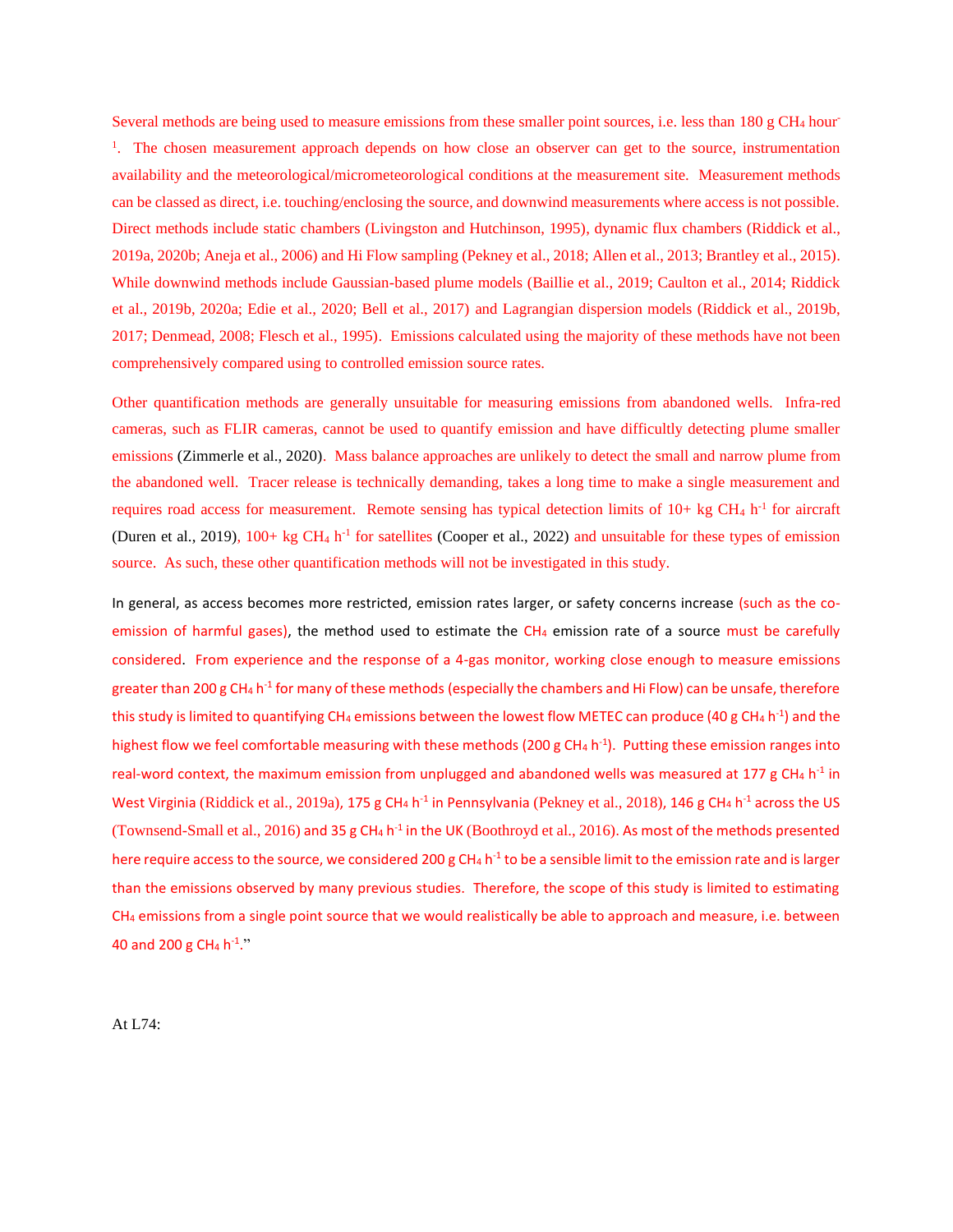"We add the caveat that we will only present data from measurement methodologies can be conducted safely, wearing PPE as regulated at the Colorado State University Methane Emissions Technology Evaluation Center (METEC) facility in Fort Collins, CO, USA (steel toe boot, FR overalls, hard hat, safety glasses and 4-gas monitor)."

#### **Reviewer 1 General comment 2:**

Also, the authors caution against doing measurements at sites with hydrogen sulfide and aromatic hydrocarbons, which would bias samples for regional or national inventories. From a policy perspective, wells that emit hydrogen sulfide or aromatic hydrocarbons are often prioritized for mitigation, and it would be unfortunate if we can't quantify the methane emissions being reduced through these efforts.

### Response to reviewer:

We do not caution against measurement of H<sub>2</sub>S and aromatic hydrocarbons, but caution against using a static chamber to measure methane emissions. The stated aim of this study is to present controlled release data for methods that can be used to measure methane emissions from a point source between 40 and 200 g  $CH_4$  h<sup>-1</sup>. This paper only refers to the measurement of methane and does not comment on the measurement of other gases.

Change to the manuscript

### At L74:

"We add the caveat that we will only present data from measurement methodologies can be conducted safely, wearing PPE as regulated at the Colorado State University Methane Emissions Technology Evaluation Center (METEC) facility in Fort Collins, CO, USA (steel toe boot, FR overalls, hard hat, safety glasses and 4-gas monitor)."

### **Reviewer 1 General comment 3:**

The methods can give very different uncertainties depending on how the experiment is conducted. For example, there are many ways to implement the Gaussian Plume method, including how and where methane is analyzed and the micrometeorology measured. The same goes for the static and dynamic chambers. Overall, the authors need to add more detail on the methodology and experimental conditions (dates/times, exact equipment and supplies, etc.).

#### Response to reviewer:

We have added text to the manuscript (as suggested by the reviewer below) and dates/times of the experiments to the SI to clarify some of the details of the methodologies. However, the assertion that method uncertainty changes over time is conjecture. This may be true about downwind measurements, where atmospheric stability makes calculating emissions more complex resulting in propagated uncertainty, but chamber measurement uncertainties are unlikely to change over time. To address these concerns we have added text to the discussion.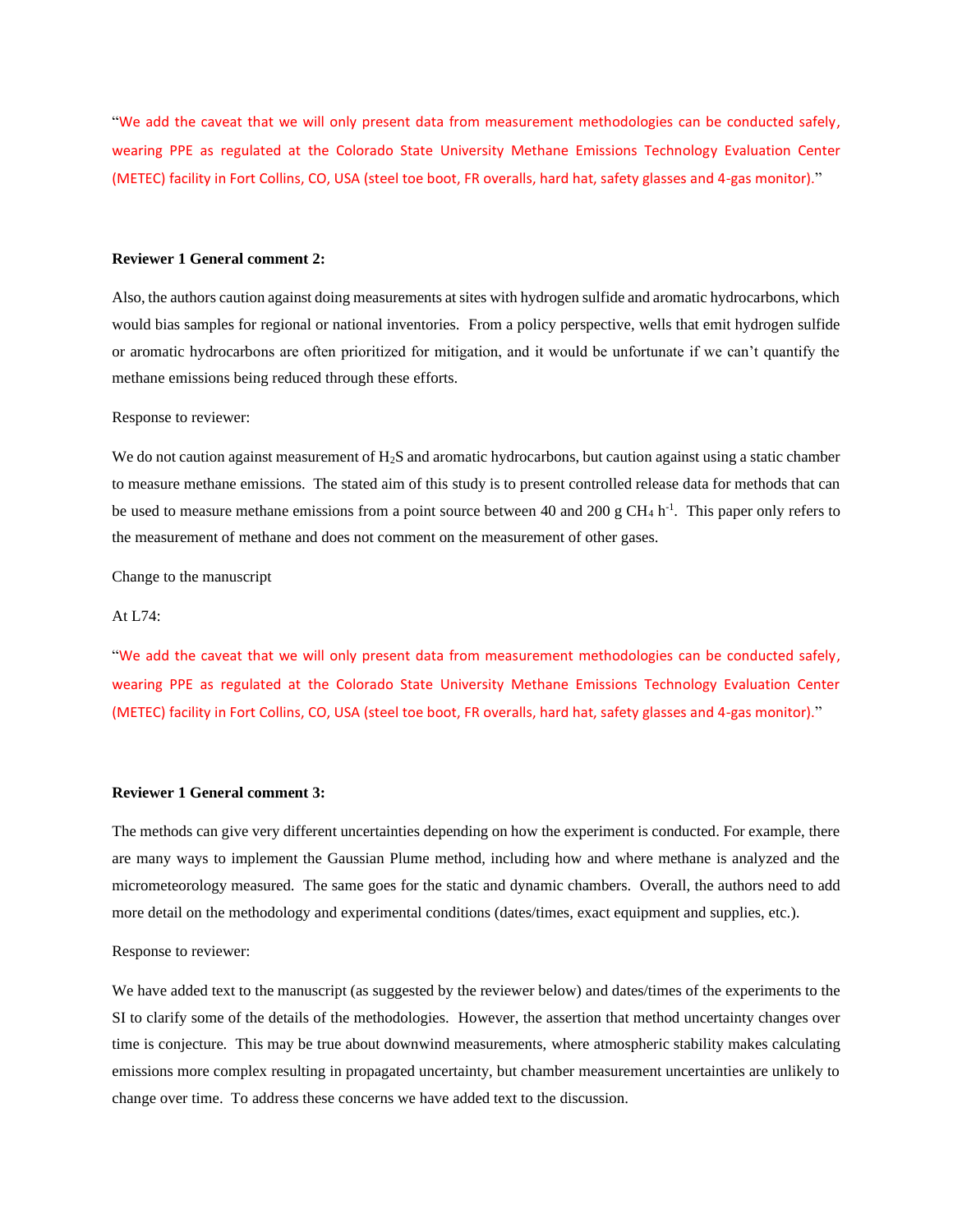Change to the manuscript

## At L317:

"Both the dynamic chamber ( $A_r$  = -10%, -8%, -10% at emission rates of 40, 100 and 200 g CH<sub>4</sub> h<sup>-1</sup>, respectively) and Hi Flow (*A<sup>r</sup>* = -18%, -16%, -18%) repeatedly underestimate the emission, but the dynamic chamber is the most accurate for measurement. For the far field methods, the bLs method underestimated emissions (*A<sup>r</sup>* = +6%, -6%, - 7%) while the GP method significantly overestimated the emissions ( $A<sub>r</sub>$  = +86%, +57%, +29%) despite using the same meteorological and concentration data as input. These findings are consistent with another study (Bonifacio et al., 2013), however, this is the first study that has compared both to a known emission rate. In all cases the accuracy in the emission estimate increased with emission rate apart from the Hi Flow. The Bacharach Hi Flow system is designed to measure emission from 50 g CH<sub>4</sub> h<sup>-1</sup> to 9 kg CH<sub>4</sub> h<sup>-1</sup> to an accuracy of  $\pm$  10%. All flow rates presented here are at the lowest range that the Hi Flow can measure and it is likely that the uncertainty in the systems sensors that measures between 40 and 400 g CH<sub>4</sub> h<sup>-1</sup> is of negligible difference.

The method that improves the most as the emission rate increases is the GP method, where accuracy increases from +87% to +29% as the emission rate increased from 40 to 200 g CH<sub>4</sub> h<sup>-1</sup>. This improvement in emission is likely caused by the increased size of the plume and the ability of GP model to parameterize the concentration at distances from the centerline of the plume. Although not explicitly stated, the parameterization of the lateral dispersion in the GP model is the same at 100 m as at 5 m which is unlikely. Other controlled release experiments using the GP approach show similar uncertainties, one experiment reported average emissions calculated using a GP model less than 20% (release rates were not published), with the uncertainty mainly driven by atmospheric variability (Caulton et al., 2019). Another showed uncertainties of ±50% for triplicate measurements of emissions between 90 and 970 g CH<sup>4</sup> h -1 (Caulton et al., 2018).

Data do not exist on controlled release experiments using a dynamic chamber. One study suggested a theoretical emissions uncertainty in the dynamic chamber approach of ±7% (Riddick et al., 2019a), with the largest source of uncertainty caused by the measurement of the flow rate of air through the chamber. Other sources of uncertainty for the dynamic chamber methods are relatively negligible as the methane quantification of the background gas and the gas at steady state (assuming complete mixing of the gas in the chamber) using the GC is highly accurate over a large concentration range and the volume of the chamber fixed by a plastic structure.

A controlled release has been conducted for the bLs model, but only for an emission from an area source (Ro et al., 2011) at the surface and not analogous to the emissions of this study. Ro et al. (2011) estimated the bLs uncertainty at  $\pm$  25% for a gas emitted at an unspecified rate from a 27 m<sup>2</sup> emission area. As with the GP approach, the bLs model's main source uncertainty is the parameterization of the atmospheric stability (Riddick et al., 2012; Flesch et al., 1995; Ro et al., 2011). The main advantage of the bLs model over the GP at these short distances is it calculates the lateral dispersion of gas for individual particles, while the GP uses an averaged dispersion parameter.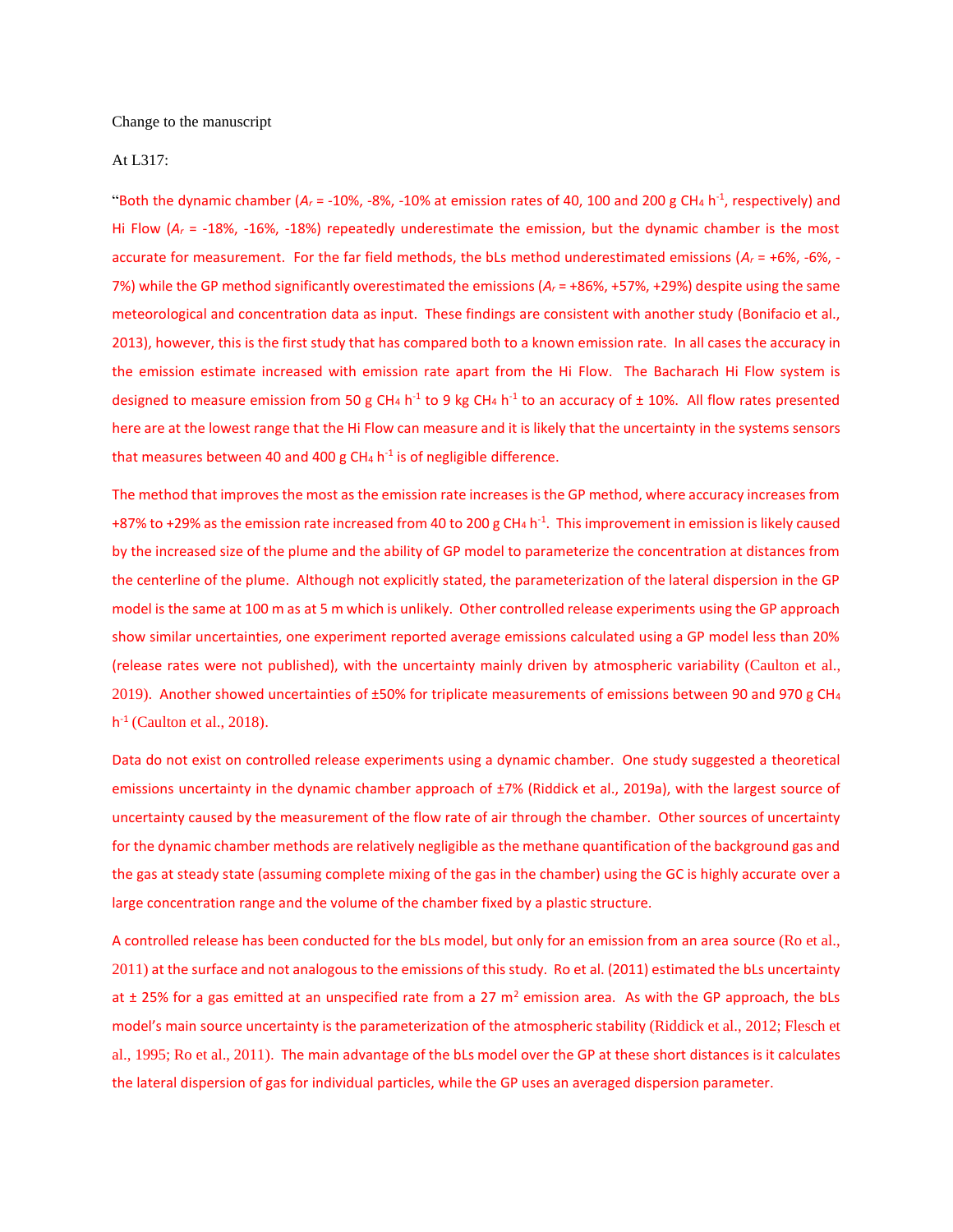The emission estimates quantified using direct methods, dynamic chamber and Hi Flow sampler, have a lower S.D. than the far-field methods (Figure 2B). The S.D. of direct measurement methods remain relatively constant for emissions between 40 and 200 g CH<sub>4</sub> h<sup>-1</sup> and reflects the relative simplicity of the methods. Assuming all other parameters are measured correctly, for direct methods the variability in emission estimate is a function of how well the CH<sup>4</sup> is mixed into the air in the chamber during the measurement.

Variability in the far field emission estimates is much larger an reflects the relative complexity of inferring emissions. Variability in wind speed, wind direction and atmospheric stability over the 20-minute averaging period are likely to propagate through to large variability in the emission estimate. It may be reasonable to suggest that the variability in bLs calculated emission less than for the GP method because of the added parametrization available (roughness length and gas species). In summary, the penalty of downwind measurement is a higher uncertainty in individual measurements, but this appear to be corrected for by the bLs model through repeat measurements where uncertainty is corrected for by the stochastic nature of particle movement modelling."

#### At L363:

"It is, however, concerning that many of the methods show a bias in measurement results and in particular the GP model (Figure 3). In most studies, it is assumed that in taking multiple measurements the average uncertainty will be reduced to an aggregate, unbiased emission estimate. Taking the GP emission estimates as an example, the individual calculated emissions are all overestimates of the true emission, therefore, suggesting a fundamental shortcoming in the method (Figure 3). These measurements were taking four days apart in similar environmental conditions (all PGSC C) with wind direction being the only difference between measurements, which can be seen from the correlation between the uncertainty and horizontal distance from plume center (Figure 3B). As mentioned above, it is likely that this is due to the lateral dispersion in the GP approach being parametrized incorrectly, i.e. using values that were defined for distances of 100 m. This suggests that using the GP approach for distances less than 100 m, it is not correct to assume that repeat measurements will remove bias in the calculated average emission."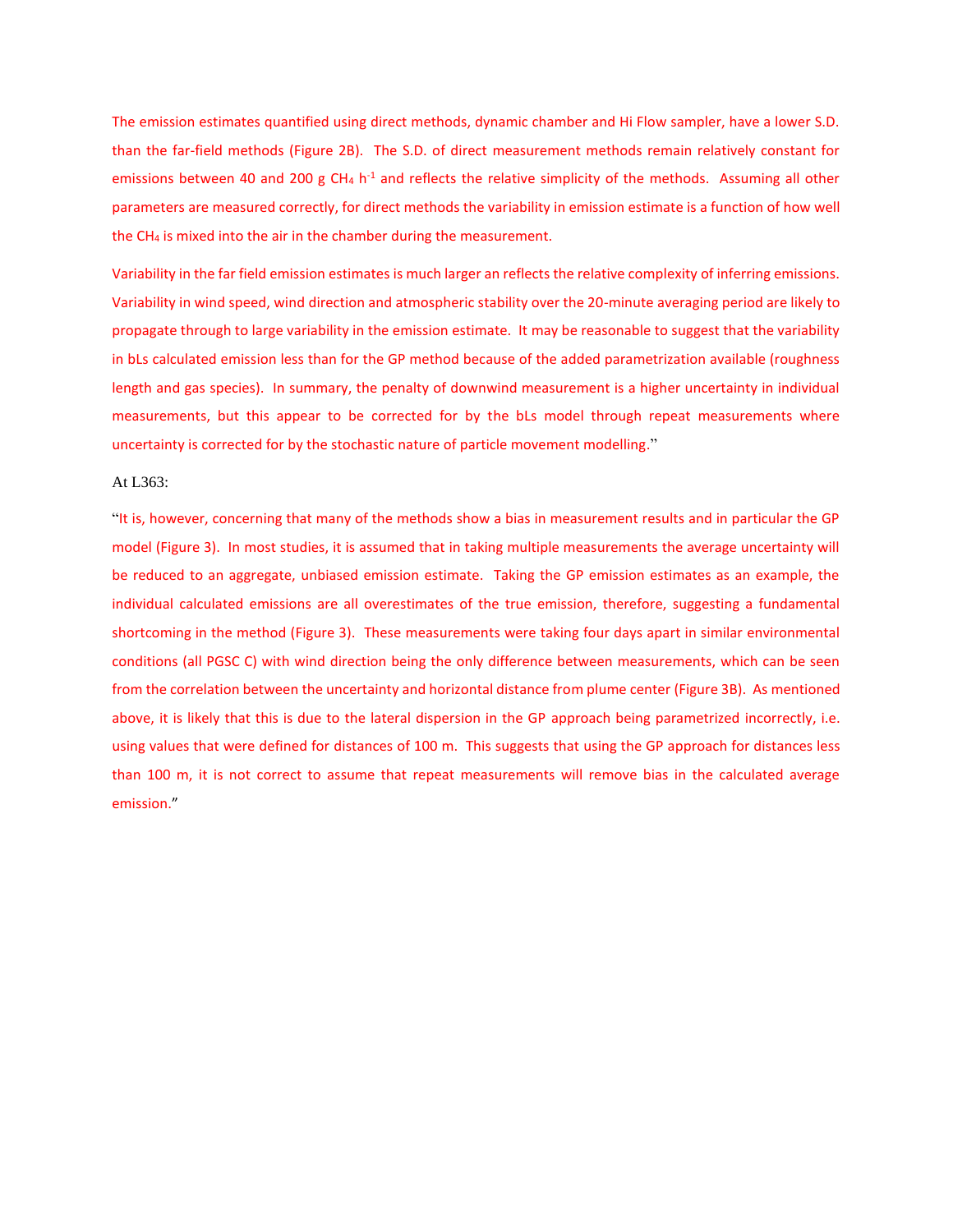

**Figure 1 A) Individual uncertainty in Gaussian Plume measurements at 40, 100 and 200 g CH<sup>4</sup> h -1 and B) Individual uncertainties plotted against the horizontal distance from the plume center (m)**"

Below are some additional detailed comments:

## **Reviewer 1 Specific comment 2:**

line 2: what is considered a "small point source"?

Response to reviewer:

In general, a point source is considered to be an emission from an aperture. In this case, the hole was a 6mm diameter tube. We have included this detail in the methods section.

Changes to the manuscript:

At L86:

"(diameter 6 mm)"

## **Reviewer 1 Specific comment 2:**

line 7: how is a point source defined? At what scale?

Response to reviewer:

A point source is considered to be an emission from an aperture. In this case, the hole was a 6mm diameter tube. We have included this detail in the methods section.

Changes to the manuscript:

At L86: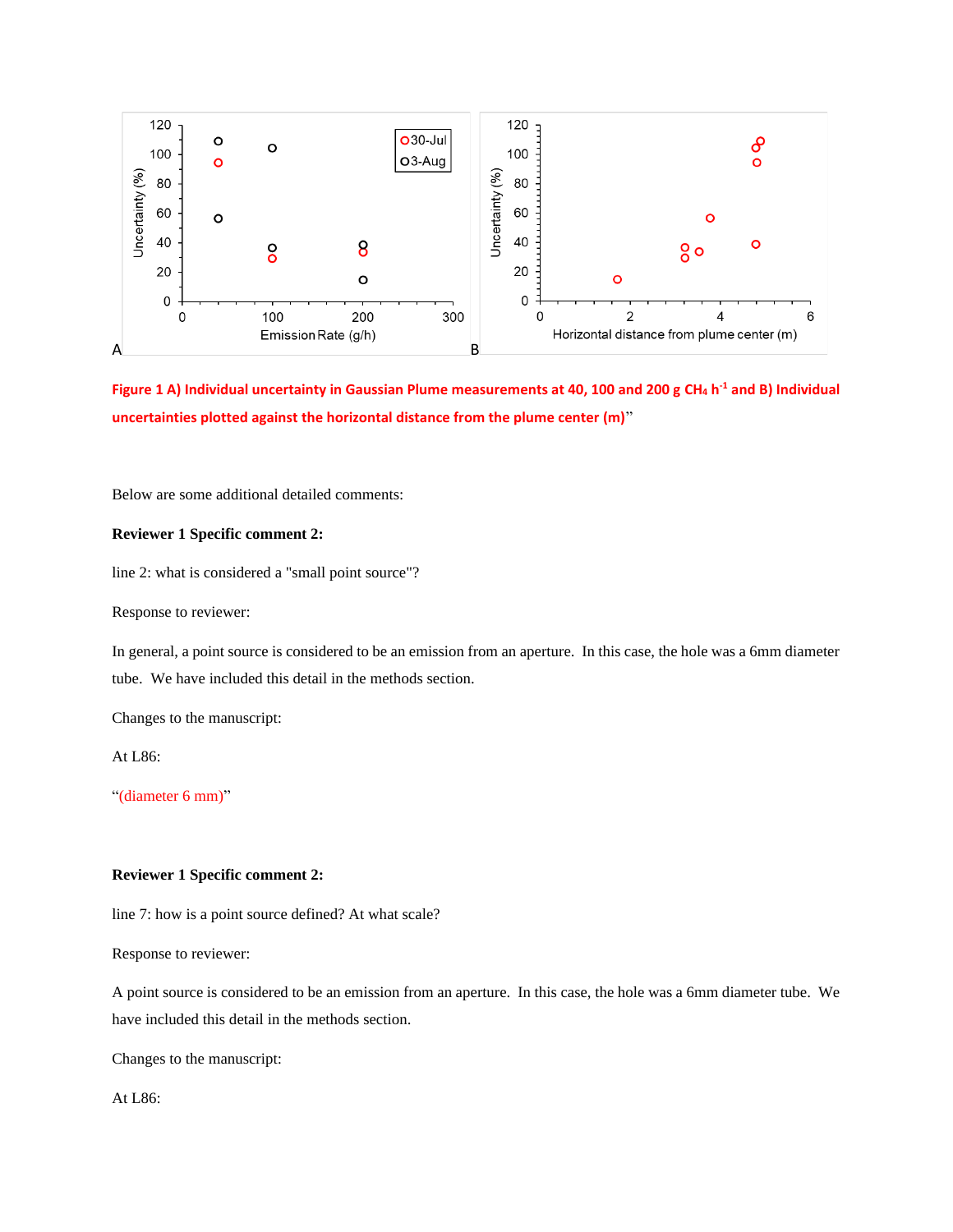"(diameter 6 mm)"

### **Reviewer 1 Specific comment 3:**

line 13: not clear if static chambers are tested in this study.

Response to reviewer:

At L256 of the manuscript we describe one of the shortcomings of the static chamber as being inherently dangerous and "As such, we have not presented our measurement data and strongly encourage the use of an alternative method.".

Measurements were taken but we chose not to release the data. Instead, we included a statement that we encourage the use of any other method. To clarify this we have added a caveat to the aims of the study.

At L74:

"We add the caveat that we will only present data from measurement methodologies can be conducted safely, wearing PPE as regulated at the Colorado State University Methane Emissions Technology Evaluation Center (METEC) facility in Fort Collins, CO, USA (steel toe boot, FR overalls, hard hat, safety glasses and 4-gas monitor)."

### **Reviewer 1 Specific comment 3:**

line 16: why only 200 g/h? confusing because in the text, there are three flow rates mentioned.

Response to reviewer:

Corrected as suggested.

Changes to the manuscript:

At L16:

"40 to 200 g CH<sub>4</sub> h<sup>-1</sup>"

## **Reviewer 1 Specific comment 4:**

line 40: "very small" sounds arbitrary. where does the 0.6 mg/hr come from? Kang et al. (2014) also measured negative emission rates. There also are a wide range of published measurements using this approach for much smaller fluxes found in natural environments.

Response to reviewer: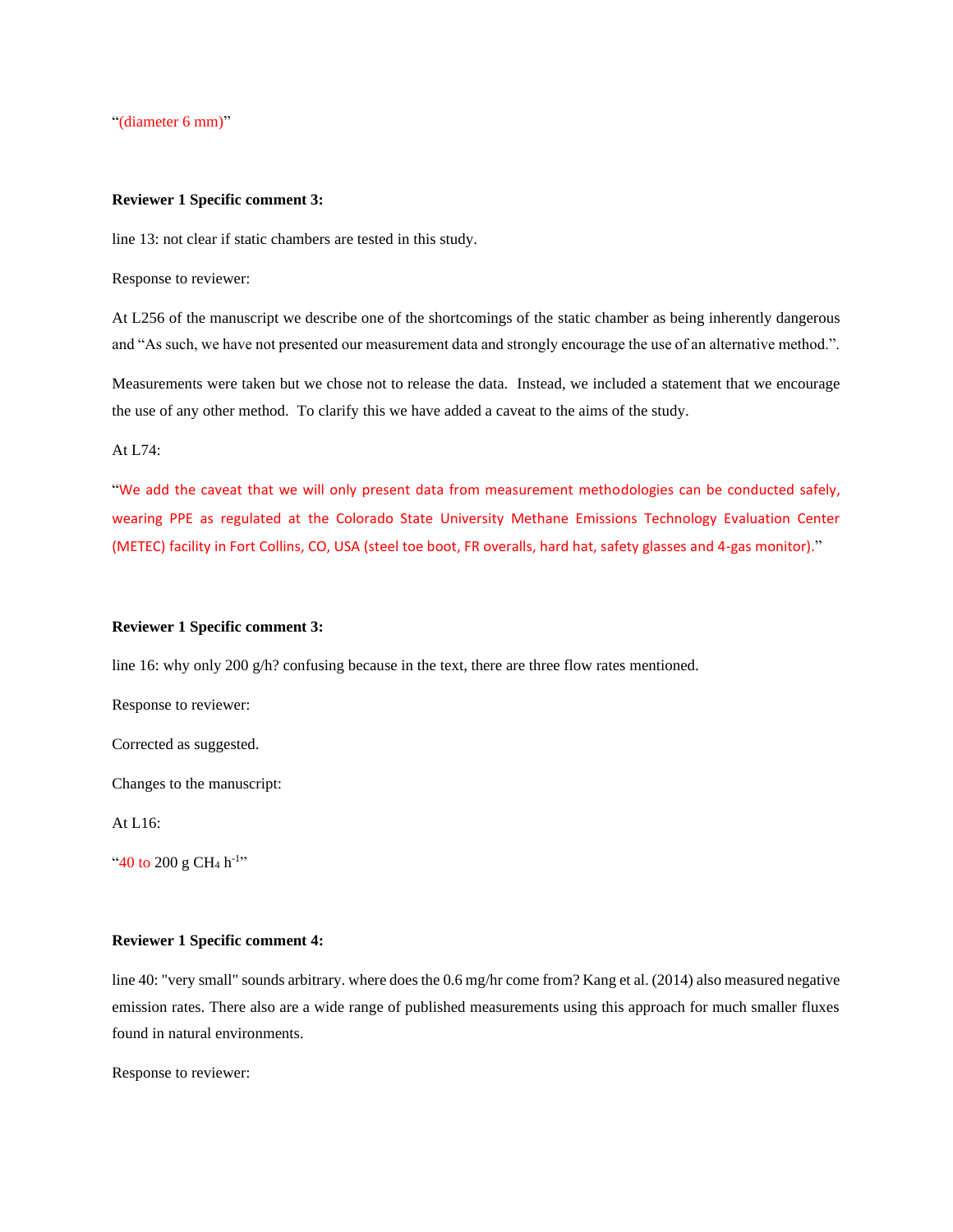As suggested, we have edited the static chamber paragraph to remove the emission data.

Changes to the manuscript:

## At L93:

"The static chambers method is relatively simple, where a container of a known volume  $(V, m^3)$  is placed over the emission source and the change in concentration  $(C, g m<sup>-3</sup>)$  inside the container over time  $(t, s)$  can be used to calculate the emission (Q, g s<sup>-1</sup>; Equation 1). The static chamber method requires no power, apart from batteries to run a fan in the chamber and is very portable. The major shortcoming of this method is that large emission sources can result in the concentration inside the chamber exceeding the CH<sup>4</sup> lower explosive limit (LEL)."

### **Reviewer 1 Specific comment 5:**

line 41: replace "place" with "placed" Response to reviewer:

Corrected, as suggested.

#### **Reviewer 1 Specific comment 6:**

line 43: The static chamber method does not require a gas chromatograph. In El Hachem and Kang (2022) published in Science of the Total Environment, they do not use a gas chromatograph.

Response to reviewer:

As suggested, we have removed the GC comment and added using other sensors to the discussion.

At L93:

"The static chambers method is relatively simple, where a container of a known volume  $(V, m^3)$  is placed over the emission source and the change in concentration  $(C, g m<sup>-3</sup>)$  inside the container over time  $(t, s)$  can be used to calculate the emission (Q, g s<sup>-1</sup>; Equation 1). The static chamber method requires no power, apart from batteries to run a fan in the chamber and is very portable. The major shortcoming of this method is that large emission sources can result in the concentration inside the chamber exceeding the CH<sub>4</sub> lower explosive limit (LEL)."

### At L235

"To address the first shortcoming, a trace gas analyzer could be used to measure the concentrations inside the chamber. As trace gas analyzers use a pump to draw air into the measurement cavity, the analyzer could be arranged in one of two ways. Both introduce additional uncertainty into the quantification. If the gas is removed from the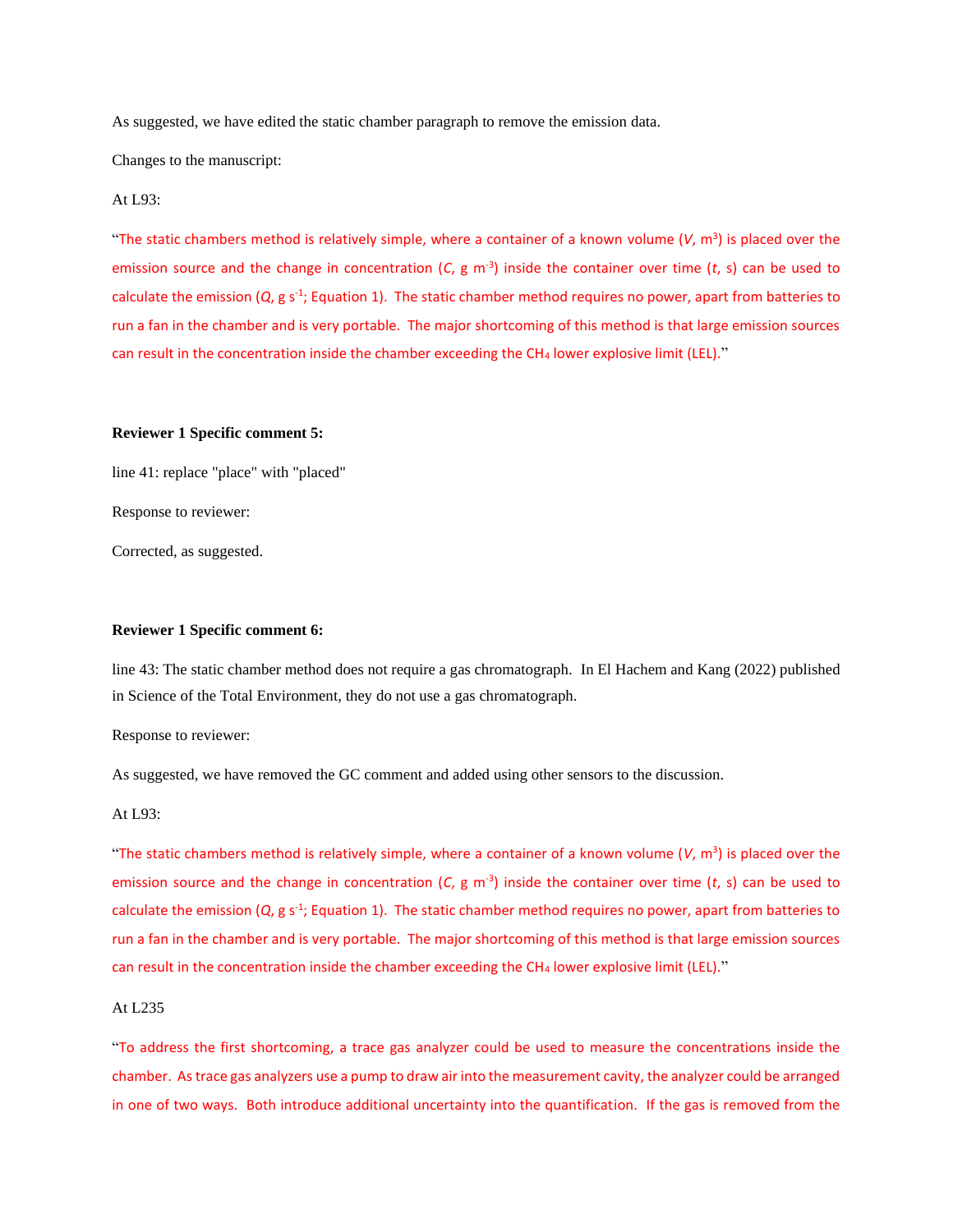chamber (i.e. the analyzer outlet is vented outside the chamber), the static chamber becomes a dynamic chamber and the analyzer flow rate must be accounted for in the quantification. If the measured gas is reintroduced to the chamber (i.e. the analyzer outlet is vented back to the chamber), a gas of lower concentration is being continually added to the "closed" system and it is therefore unclear how much uncertainty is caused by this cycling. Furthermore, the linear response of a portable trace gas analyzer, e.g. the ABB GLA131-GGA Greenhouse Gas Analyzer (https://new.abb.com/), is 100 ppm. Using the lowest emission rate in the study, 40 g CH<sub>4</sub> h<sup>-1</sup>, and the largest chamber, 0.5  $m^3$ , the concentration inside the chamber will exceed the linear range within 7 seconds. It is unlikely that gas will mix entirely throughout the chamber in 7 seconds and emission estimates are unlikely to be accurate. Another alternative could be using a lower precision sensor with a larger detection range, such as the SGX INIR- ME100 [\(https://sgx.cdistore.com/\)](https://sgx.cdistore.com/) that can measure from 200 ppm to 100% methane bv, but safety issues remain."

### **Reviewer 1 Specific comment 7:**

line 50: what is the source of this air? Is it background air?

Response to reviewer:

Yes, this is background air that was also sampled using a GC. A description of the sampling of air inside and outside the chamber has been added to the manuscript.

Changes to the manuscript:

#### At L132:

"When the chamber reached steady state, three air samples were taken from inside the chamber. A background air sample was taken outside the chamber as the chamber approached steady state. The methane concentration in all air samples was measured using a gas chromatography."

### **Reviewer 1 Specific comment 8:**

line 53: what is the background methane concentrations in the air? And what air is the authors referring to?

Response to reviewer:

A sample of air was taken outside the chamber as the it approached steady state. This is the sample of background air that was measured and used in the calculation.

Changes to the manuscript:

At L132: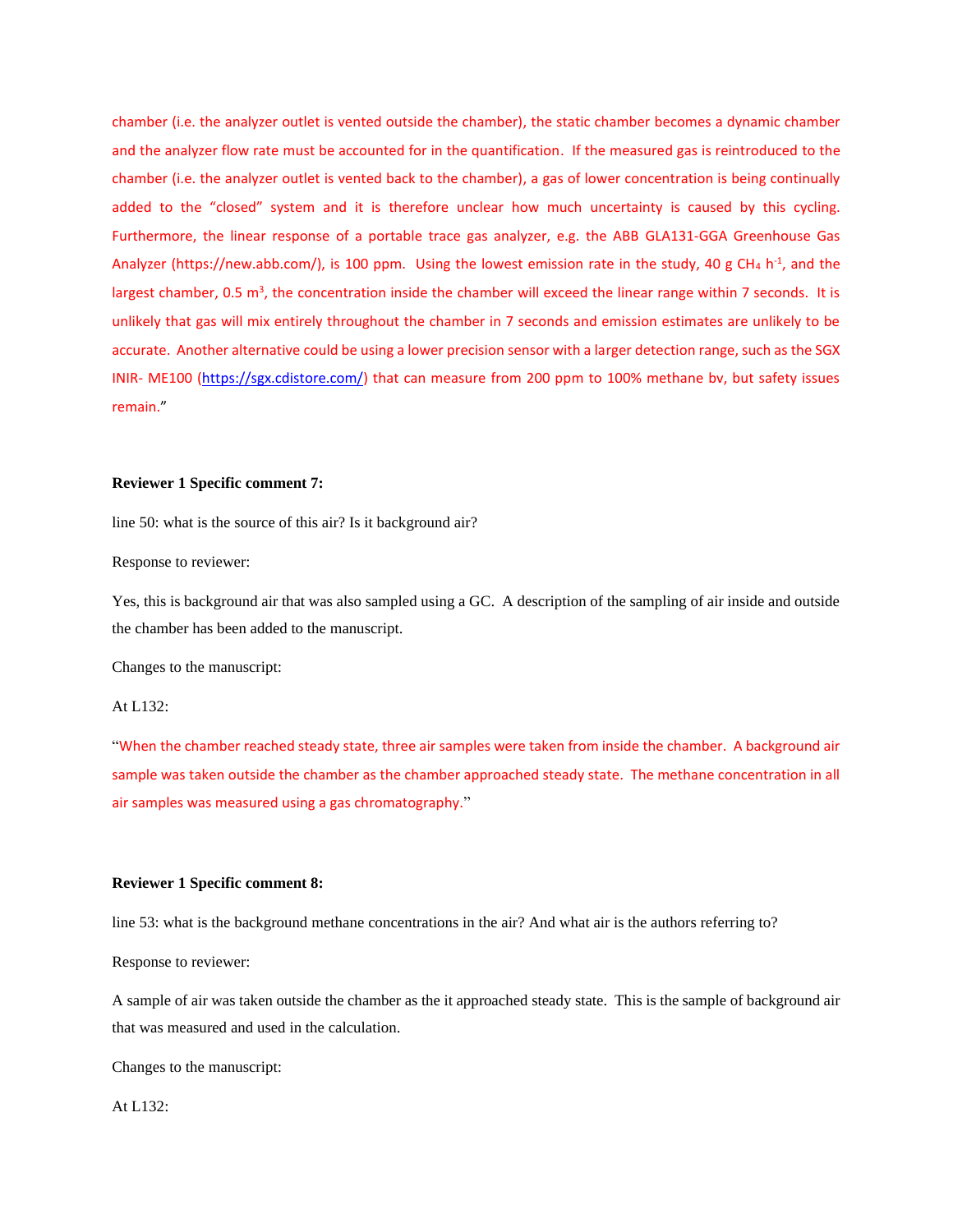"When the chamber reached steady state, three air samples were taken from inside the chamber. A background air sample was taken outside the chamber as the chamber approached steady state. The methane concentration in all air samples was measured using a gas chromatography."

### **Reviewer 1 Specific comment 9:**

line 56: how much power is required? What type of power source is needed?

Response to reviewer:

In this case, 120 V mains power was used, however, this could be anything supplying a 12 V.

Changes to the manuscript:

## At L141:

"As the experiment was conducted at METEC, 120 V mains power was used, however, in a remote location power can be supplied by anything capable of delivering a stable 12 V output."

### **Reviewer 1 Specific comment 10:**

line 62: what is the current commercial HiFlow sampler? I see in the next lines that you mention the Bacharach. But I've heard that it's been discontinued. Are there others that are currently commercially available? In the previous sentence, the authors write "typical rates are 300 l/min" but that implies there are multiple types of samplers. If there is just one, why not just report the on high flow rate?

Response to reviewer:

This refers to the industry standard Bacharach HiFlow, even though the instrument's production has been discontinued. The Bacharach HiFlow has multiple flow rates and varies throughout the emission quantification, hence the inexact value. To remain instrument agnostic we have removed this information from this section.

Changes to the manuscript:

## At L149:

"A Hi Flow sampler draws high volumes of air into a measurement chamber, where the concentration of CH<sup>4</sup> in the air is measured and the emission rate calculated (Equation 3). The Bacharach Hi Flow Sampler (Heath Consultants Inc.[, www.heathus.com\)](http://www.heathus.com/) is the only current industry standard Hi Flow sampler, it draws air at between 226 and 297 l min<sup>-1</sup> and can measure CH<sub>4</sub> emissions between 50 g CH<sub>4</sub> h<sup>-1</sup> to 9 kg CH<sub>4</sub> h<sup>-1</sup> to an accuracy of ± 10% (Connolly et al.,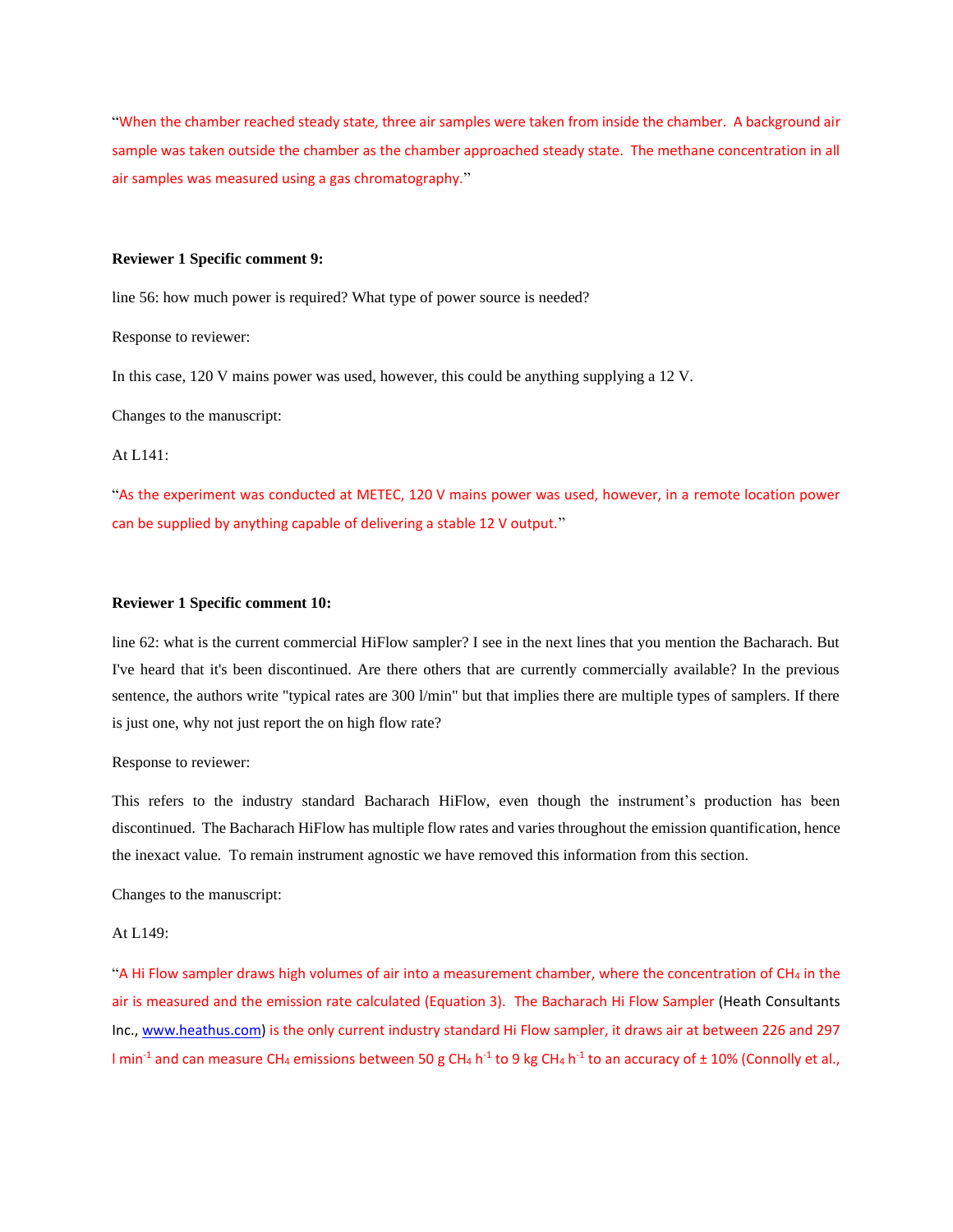2019). A recent study commissioned by the California Air Resources Board developed open-source architecture for a new Hi Flow unit which is capable of replacing the current Bacharach Hi Flow Sampler (Vaughn et al., 2022)."

## **Reviewer 1 Specific comment 11:**

line 87: the inputs to the bLS model appears to be the same as the GP model? What are the exact meteorology and micrometeorology parameters needed for the bLS model?

Response to reviewer:

The inputs used here were wind speed, wind direction, Pasquill-Gifford stability class and roughness length, as presented at L216. The roughness length was set at 2.3 cm to represent the short grass of the fetch.

Changes to the manuscript:

# At L220:

"The roughness length was set at 2.3 cm to represent the short grass of the fetch. Again, it assumed that the experiments are conducted as close as possible to the source without direct access to the emission point."

### **Reviewer 1 Specific comment 12:**

line 87: where is this gas concentration taken?

Response to reviewer:

The height of the measurement, 1.5 m, has been included at L191.

Changes to the manuscript:

At L191:

"1.5 m above ground level,"

# **Reviewer 1 Specific comment 13:**

line 94: isn't complex topography and buildings also an issue for the GP model?

Response to reviewer:

This isn't an input to the GP model, therefore not an issue.

Changes to the manuscript: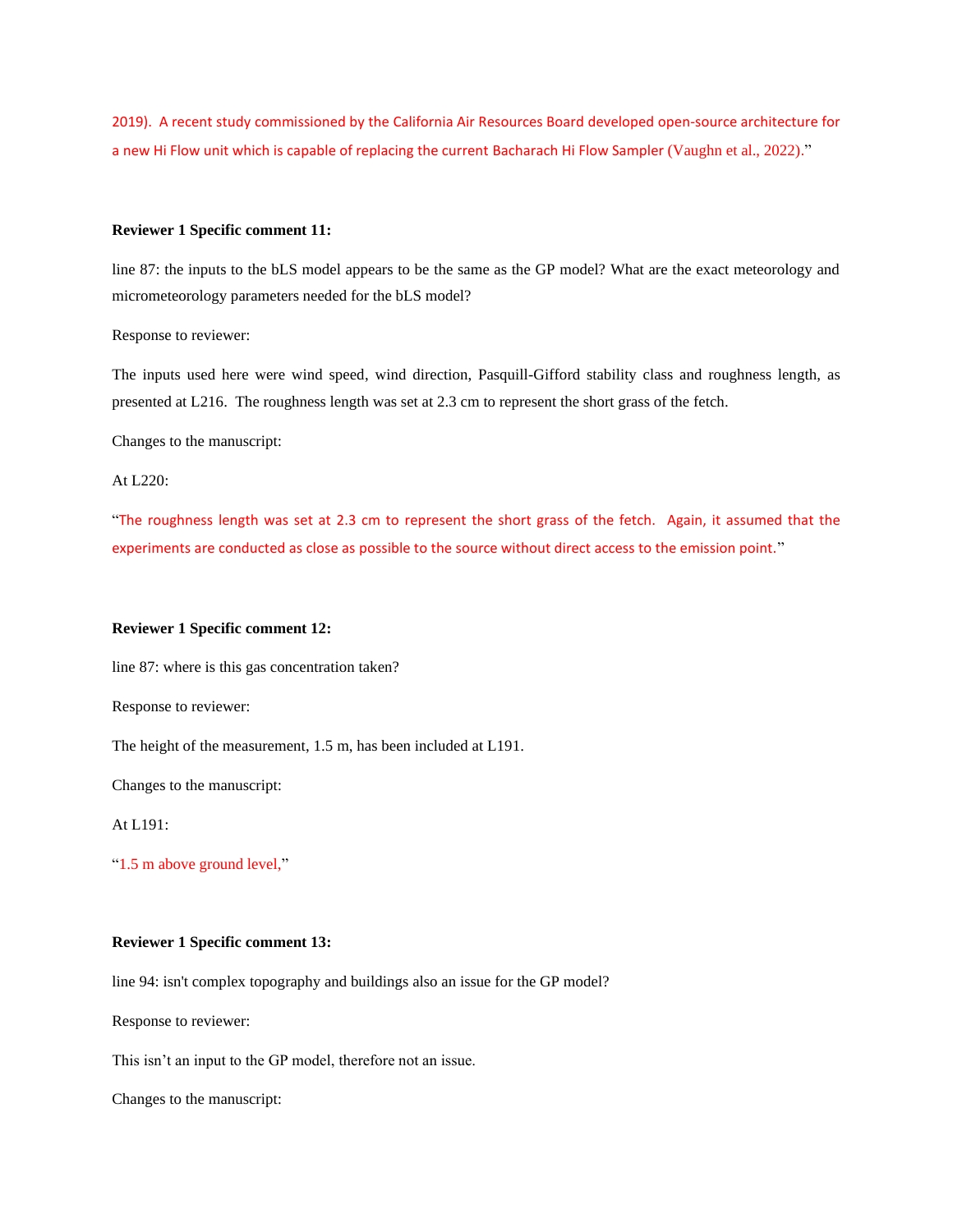## At L198:

"Complex topography, such as building and trees, are not parameterized or accounted for by the GP model."

### **Reviewer 1 Specific comment 14:**

line 96: what kind of micrometeorology data is needed?

Response to reviewer:

The inputs used here were Pasquill-Gifford stability class and roughness length, as presented at L220. The roughness length was set at 2.3 cm to represent the short grass of the fetch.

Changes to the manuscript:

At L220:

"The roughness length was set at 2.3 cm to represent the short grass of the fetch."

### **Reviewer 1 Specific comment 15:**

line 100: for higher emission rates, wouldn't it be easier to do downwind measurements such that site access is less of a concern?

Response to reviewer:

This sentence is misleading and has been reworded.

Changes to manuscript

At L58:

"In general, as access becomes more restricted, emission rates larger, or safety concerns increase (such as the coemission of harmful gases), the method used to estimate the CH<sub>4</sub> emission rate of a source must be carefully considered."

# **Reviewer 1 Specific comment 16:**

line 100: what are the safety concerns here? just explosion risk due to high methane concentrations? What about H2S (See El Hachem and Kang, 2022)?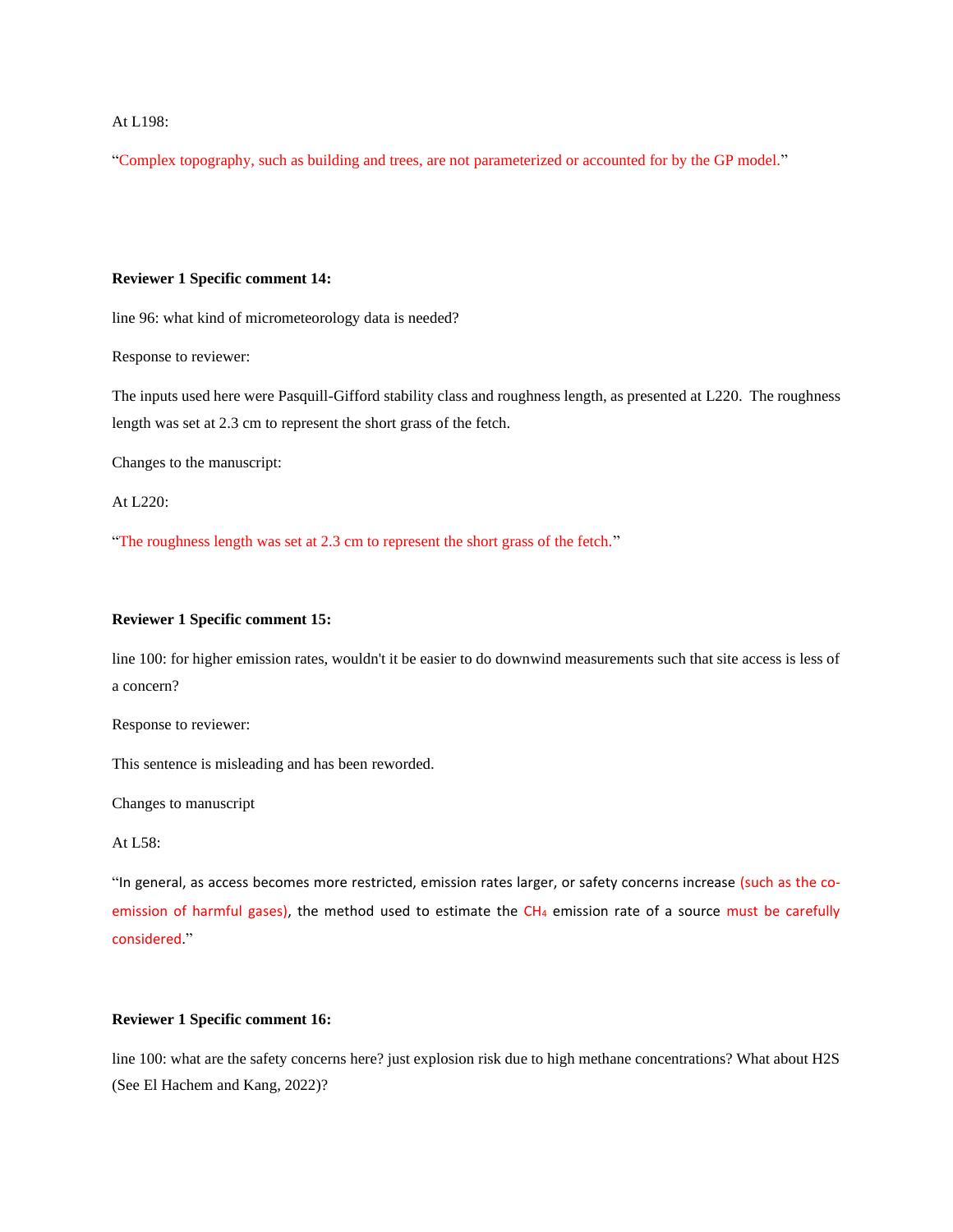Response to reviewer:

A significant safety concern for abandoned oil and gas would be the exposure to other co-emitted gases. The measurement of H2S seems particularly hazardous without adequate PPE, even at low concentrations, 10 ppm, H2S can cause respiratory failure. However, in this study we focus solely on quantifying methane emissions using typical PPE (FRs and 4 gas monitors) and do not comment on quantifying other gases. It is financially and logistically unrealistic to expect a team measuring many sites (many groups are aiming to measure 100s of sites) to put on selfcontained breathing apparatus for each measurement when a safer alternative is available.

Changes to the manuscript:

#### At L 55:

"In general, as access becomes more restricted, emission rates larger, or safety concerns increase (such as the coemission of harmful gases), the method used to estimate the CH<sub>4</sub> emission rate of a source must be carefully considered. From experience and the response of a 4-gas monitor, working close enough to measure emissions greater than 200 g CH<sub>4</sub> h<sup>-1</sup> for many of these methods (especially the chambers and Hi Flow) can be unsafe, therefore this study is limited to quantifying CH<sub>4</sub> emissions between the lowest flow METEC can produce (40 g CH<sub>4</sub> h<sup>-1</sup>) and the highest flow we feel comfortable measuring with these methods (200 g CH<sub>4</sub> h<sup>-1</sup>). Putting these emission ranges into real-word context, the maximum emission from unplugged and abandoned wells was measured at 177 g CH<sub>4</sub> h<sup>-1</sup> in West Virginia (Riddick et al., 2019a), 175 g CH<sub>4</sub> h<sup>-1</sup> in Pennsylvania (Pekney et al., 2018), 146 g CH<sub>4</sub> h<sup>-1</sup> across the US (Townsend-Small et al., 2016) and 35 g CH<sub>4</sub> h<sup>-1</sup> in the UK (Boothroyd et al., 2016). As most of the methods presented here require access to the source, we considered 200 g CH<sub>4</sub> h<sup>-1</sup> to be a sensible limit to the emission rate and is larger than the emissions observed by many previous studies. Therefore, the scope of this study is limited to estimating CH<sup>4</sup> emissions from a single point source that we would realistically be able to approach and measure, i.e. between 40 and 200 g CH<sub>4</sub> h<sup>-1</sup>."

# At L71:

"We add the caveat that we will only present data from measurement methodologies can be conducted safely, wearing PPE as regulated at the Colorado State University Methane Emissions Technology Evaluation Center (METEC) facility in Fort Collins, CO, USA (steel toe boot, FR overalls, hard hat, safety glasses and 4-gas monitor)."

#### **Reviewer 1 Specific comment 17:**

line 102: what is meant by "able to approach"? How close to the single point source in meters?

Response to reviewer: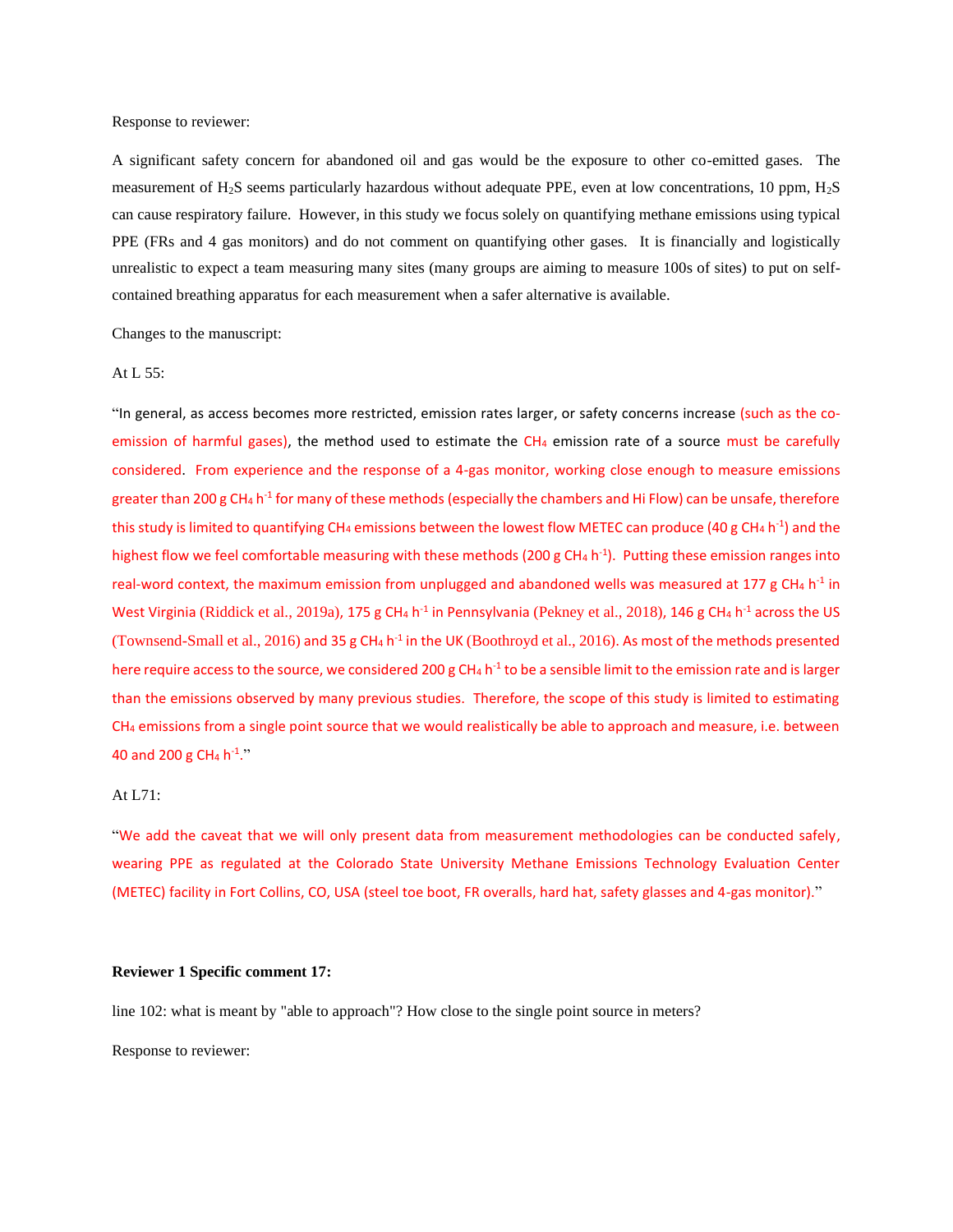From experience, it becomes difficult to work effectively in areas near NG emissions greater than 200 g CH<sub>4</sub> h<sup>-1</sup>. As a rule of thumb at this emission rate, we suggest access to areas closer than 10 m of the source be restricted. As most of the methods require access to the source, we considered this to be a sensible limit to emission.

Changes to the manuscript:

### At L55

"In general, as access becomes more restricted, emission rates larger, or safety concerns increase (such as the coemission of harmful gases), the method used to estimate the  $CH<sub>4</sub>$  emission rate of a source must be carefully considered. From experience and the response of a 4-gas monitor, working close enough to measure emissions greater than 200 g CH<sub>4</sub> h<sup>-1</sup> for many of these methods (especially the chambers and Hi Flow) can be unsafe, therefore this study is limited to quantifying CH<sub>4</sub> emissions between the lowest flow METEC can produce (40 g CH<sub>4</sub> h<sup>-1</sup>) and the highest flow we feel comfortable measuring with these methods (200 g CH<sub>4</sub> h<sup>-1</sup>). Putting these emission ranges into real-word context, the maximum emission from unplugged and abandoned wells was measured at 177 g CH<sub>4</sub> h<sup>-1</sup> in West Virginia (Riddick et al., 2019a), 175 g CH<sub>4</sub> h<sup>-1</sup> in Pennsylvania (Pekney et al., 2018), 146 g CH<sub>4</sub> h<sup>-1</sup> across the US (Townsend-Small et al., 2016) and 35 g CH<sub>4</sub> h<sup>-1</sup> in the UK (Boothroyd et al., 2016). As most of the methods presented here require access to the source, we considered 200 g CH<sub>4</sub> h<sup>-1</sup> to be a sensible limit to the emission rate and is larger than the emissions observed by many previous studies. Therefore, the scope of this study is limited to estimating CH<sup>4</sup> emissions from a single point source that we would realistically be able to approach and measure, i.e. between 40 and 200 g CH<sub>4</sub> h<sup>-1</sup>."

# At L74:

"We add the caveat that we will only present data from measurement methodologies can be conducted safely, wearing PPE as regulated at the Colorado State University Methane Emissions Technology Evaluation Center (METEC) facility in Fort Collins, CO, USA (steel toe boot, FR overalls, hard hat, safety glasses and 4-gas monitor)."

### **Reviewer 1 Specific comment 18:**

line 103: what are the emission rates considered? In the abstract, it was only for 200  $g/h$  but there are three mentioned later. Need to be consistent throughout.

Response to reviewer:

Have amended to bracket the emissions throughout the manuscript.

## **Reviewer 1 Specific comment 19:**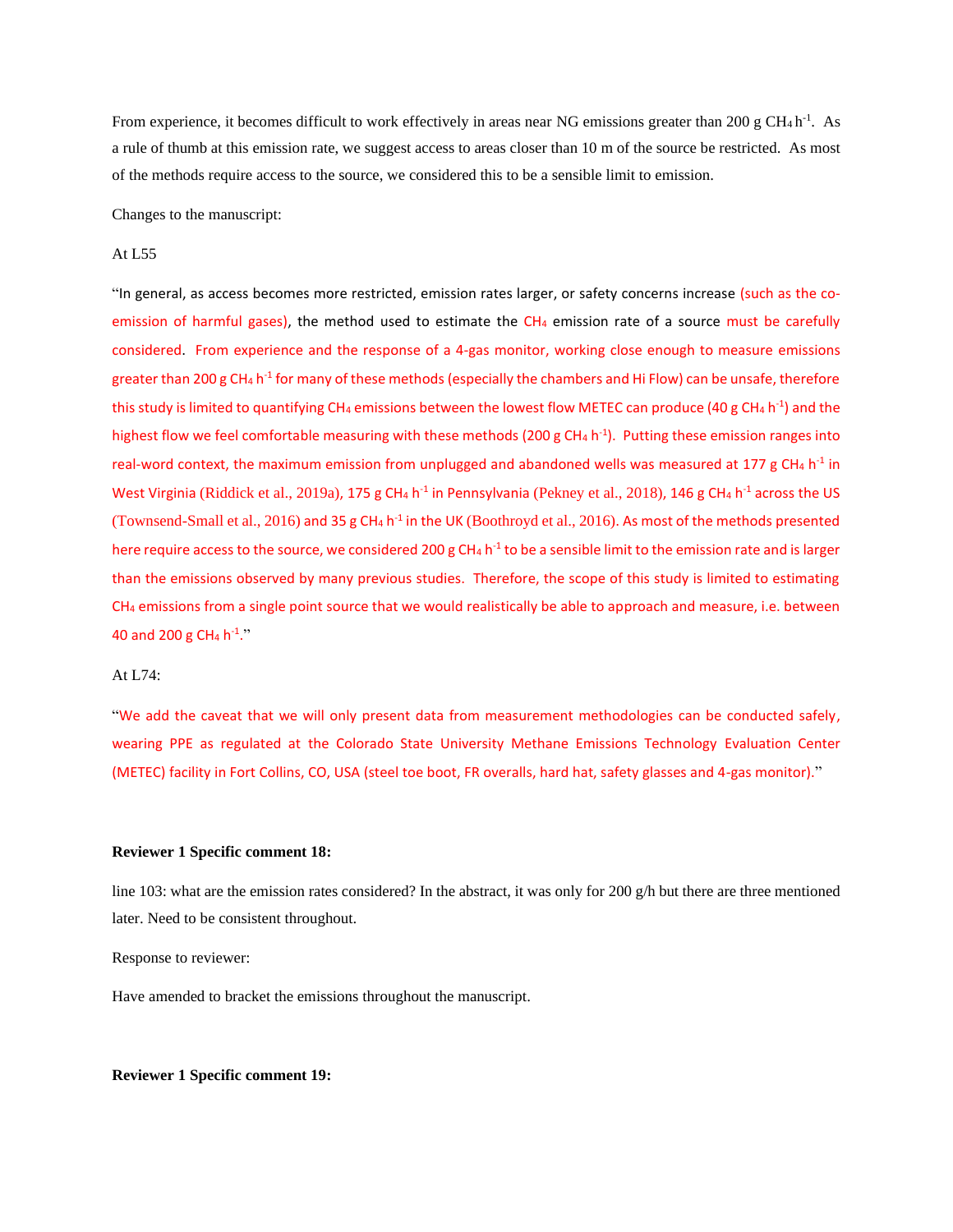line 108: why the cut off at 200 g/h? There should be a paragraph on the literature for tests at  $>200$  g/h and describe why those studies are not applicable here.

### Response to reviewer:

This was a health and safety regulation at METEC. From experience, it becomes difficult to work effectively in areas near NG emissions greater than 200 g  $CH_4 h^{-1}$ . As a rule of thumb at this emission rate, we suggest access to areas closer than 10 m of the source be restricted. As most of the methods require access to the source, we considered this to be a sensible limit to emission. This upper limit is also larger than most of the emissions observed from abandoned oil and gas wells and emissions have been presented in the text.

Changes to the manuscript:

## At L56:

"From experience and the response of a 4-gas monitor, working close enough to measure emissions greater than 200 g CH<sub>4</sub> h<sup>-1</sup> for many of these methods (especially the chambers and Hi Flow) can be unsafe, therefore this study is limited to quantifying CH<sub>4</sub> emissions between the lowest flow METEC can produce (40 g CH<sub>4</sub> h<sup>-1</sup>) and the highest flow we feel comfortable measuring with these methods (200 g CH<sub>4</sub> h<sup>-1</sup>). Putting these emission ranges into realword context, the maximum emission from unplugged and abandoned wells was measured at 177 g CH<sub>4</sub> h<sup>-1</sup> in West Virginia (Riddick et al., 2019a), 175 g CH<sub>4</sub> h<sup>-1</sup> in Pennsylvania (Pekney et al., 2018), 146 g CH<sub>4</sub> h<sup>-1</sup> across the US (Townsend-Small et al., 2016) and 35 g CH<sub>4</sub> h<sup>-1</sup> in the UK (Boothroyd et al., 2016). As most of the methods presented here require access to the source, we considered 200 g CH<sub>4</sub> h<sup>-1</sup> to be a sensible limit to the emission rate and is larger than the emissions observed by many previous studies. Therefore, the scope of this study is limited to estimating CH<sup>4</sup> emissions from a single point source that we would realistically be able to approach and measure, i.e. between 40 and 200 g CH<sub>4</sub> h<sup>-1</sup>."

## At L74:

"We add the caveat that we will only present data from measurement methodologies can be conducted safely, wearing PPE as regulated at the Colorado State University Methane Emissions Technology Evaluation Center (METEC) facility in Fort Collins, CO, USA (steel toe boot, FR overalls, hard hat, safety glasses and 4-gas monitor)."

### **Reviewer 1 Specific comment 20:**

line 110: the exact dates and times in which each experiment took place needs to be provided.

Response to reviewer:

Have been added as Supplementary Material Section 4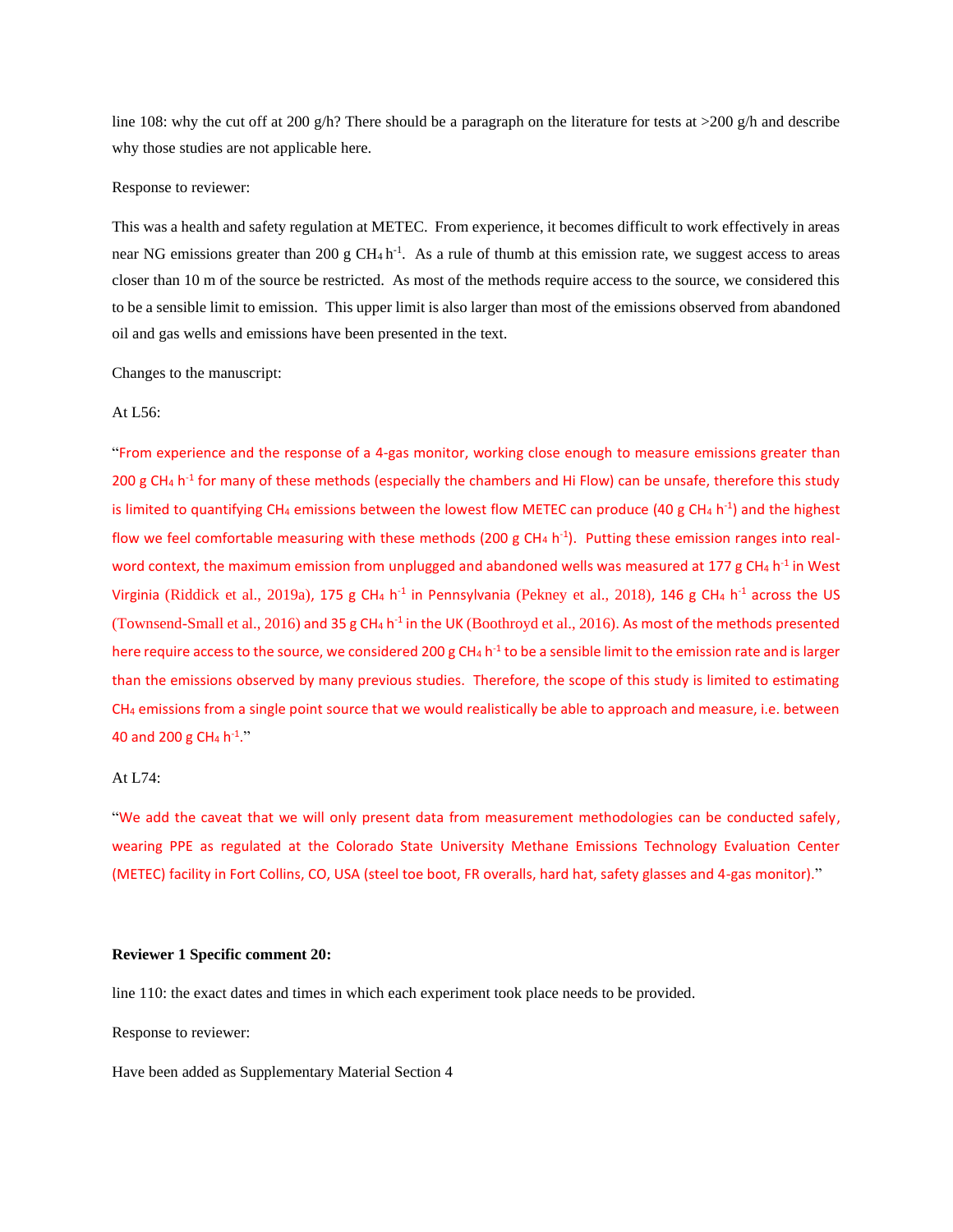### **Reviewer 1 Specific comment 21:**

line 111: it's unclear which exact experiments were done. it would be helpful if the authors could provide a spreadsheet with all the tests that were conducted in the supporting information.

Response to reviewer:

Have been added as Supplementary Material Section 4

### **Reviewer 1 Specific comment 22:**

line 115: how were the emission rates set? What is the type of flow controller? What are the gases that are used?

Response to reviewer:

At the METEC site, compressed natural gas, with methane compositions ranging from 85 to 95%vol, is supplied from two 145 L cylinders. Flown rates are controlled using a pressure regulator and precision orifices.

Changes to the manuscript:

At L82

"At the METEC site, compressed natural gas, with methane compositions ranging from 85 to 95%vol, is supplied from two 145 L cylinders and flow rates controlled using a pressure regulator and precision orifices."

## **Reviewer 1 Specific comment 23:**

line 115-116: how do you define/determine what is safe or not?

Response to reviewer:

From experience, it becomes difficult to work effectively in areas near NG emissions greater than 200 g  $CH_4$ h<sup>-1</sup>. As a rule of thumb at this emission rate, we suggest access to areas closer than 10 m of the source be restricted this is often evident from the response of the 4-gas monitor. As most of the methods require access to the source, we considered this to be a sensible limit to emission. The 4-gas monitor indicated low oxygen while conducting the static chamber measurements and the measurements we halted.

Changes to the manuscript:

# At L56:

"From experience and the response of a 4-gas monitor, working close enough to measure emissions greater than 200 g CH<sub>4</sub> h<sup>-1</sup> for many of these methods (especially the chambers and Hi Flow) can be unsafe, therefore this study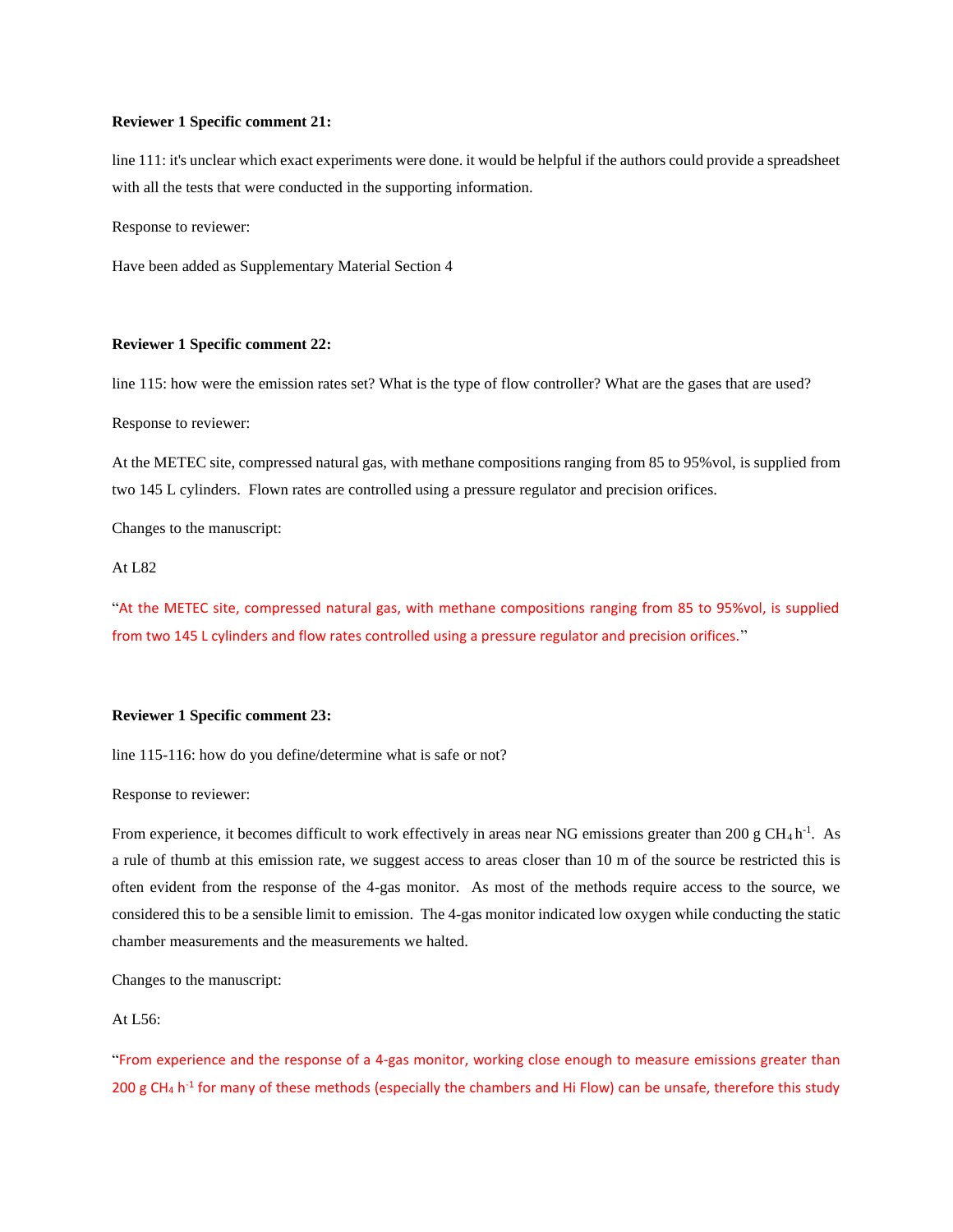is limited to quantifying CH<sub>4</sub> emissions between the lowest flow METEC can produce (40 g CH<sub>4</sub> h<sup>-1</sup>) and the highest flow we feel comfortable measuring with these methods (200 g CH<sub>4</sub> h<sup>-1</sup>)."

# At L74:

"We add the caveat that we will only present data from measurement methodologies can be conducted safely, wearing PPE as regulated at the Colorado State University Methane Emissions Technology Evaluation Center (METEC) facility in Fort Collins, CO, USA (steel toe boot, FR overalls, hard hat, safety glasses and 4-gas monitor)."

## **Reviewer 1 Specific comment 24:**

line 116: why not lower than 40 g/hr?

Response to reviewer:

The lowest emission rate METEC can produce is 40 g/hr.

## **Reviewer 1 Specific comment 25:**

line 125: it's unclear if a static chamber measurement was done?

Response to reviewer:

The static chamber measurements were not reported. We felt the method was intrinsically unsafe when other methods were safer. During the experiment the 4-gas monitor on our researcher indicated low oxygen while conducting the static chamber measurements and the measurements we halted.

Changes to the manuscript:

# At L74:

"We add the caveat that we will only present data from measurement methodologies can be conducted safely, wearing PPE as regulated at the Colorado State University Methane Emissions Technology Evaluation Center (METEC) facility in Fort Collins, CO, USA (steel toe boot, FR overalls, hard hat, safety glasses and 4-gas monitor)."

#### **Reviewer 1 Specific comment 26:**

line 127: what is the location and size of the fan inside the chamber selected? and how was this selected? Response to reviewer: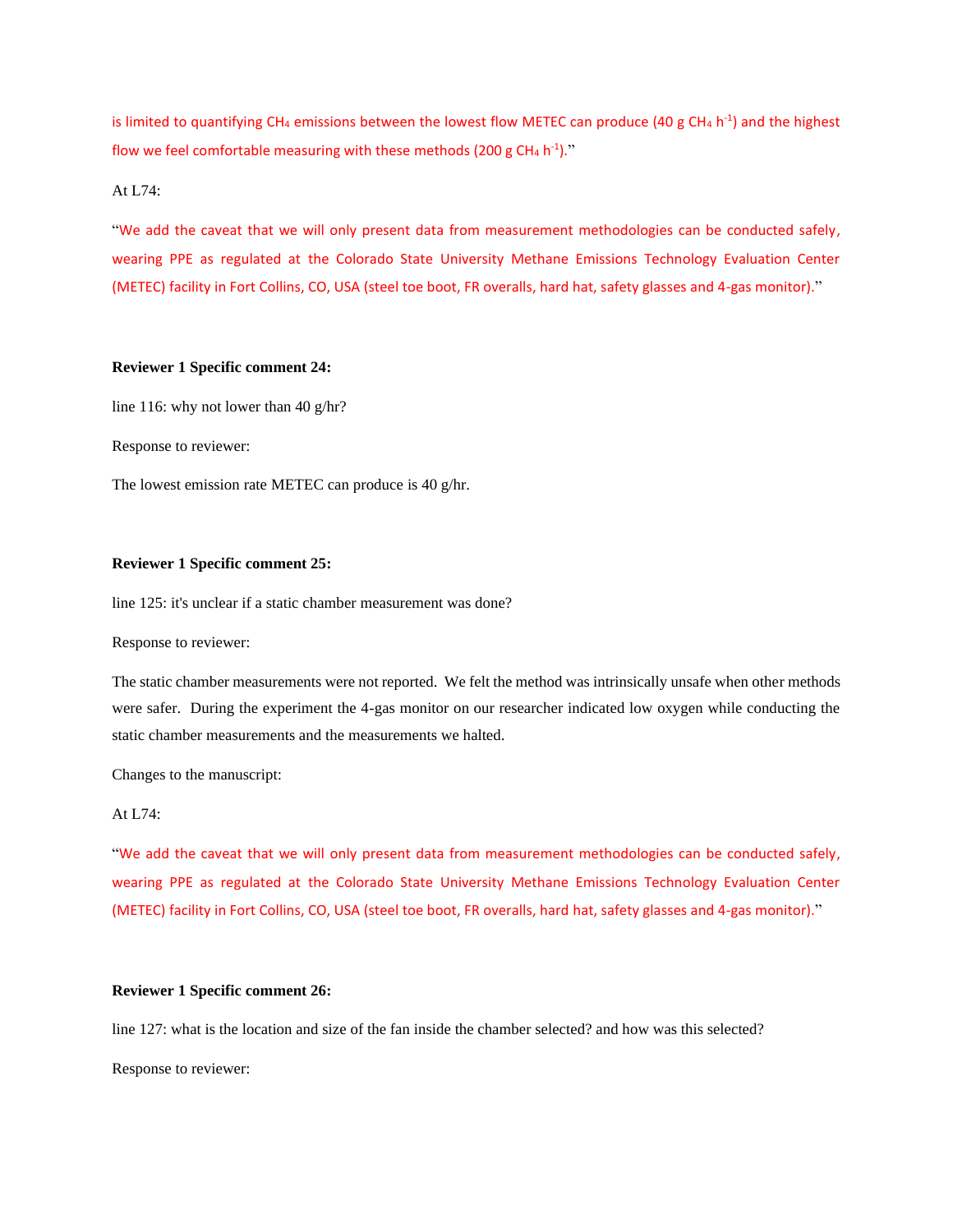We used a fan similar to the one presented in Riddick et al. (2019). This was selected to ensure that the air was fully mixed throughout the cylindrical chamber.

Changes to the manuscript:

At L102:

"A fan was secured inside the chamber and used to circulate the air following the method of (Riddick et al. 2019a) to ensure the air inside the chamber was fully mixed."

## **Reviewer 1 Specific comment 27:**

line 128: What is meant by "three further air samples? Further to what?

Response to reviewer:

Should have said that a sample was taken at time  $t_{0}$ .

Changes to the manuscript:

L 106:

"When the chamber is sealed with the ground, following Riddick et al. (2019a), an air sample is drawn using a gas syringe. During the experiment at least three further air samples are taken at regular intervals (Pihlatie et al., 2013; Collier et al., 2014),"

### **Reviewer 1 Specific comment 28:**

line 132: what where the shapes of the chambers? what is the aspect ratio (height to diameter)?

Response to reviewer:

These were all rigid plastic cylindrical chambers, with heights approximately 1.5 times the diameter.

Changes to the manuscript:

#### At L107

"Two sizes of static chambers were used in this experiment (0.12 m<sup>3</sup> and 0.5 m<sup>3</sup>; Figure 1), the chambers were made from rigid plastic cylindrical chambers, with heights approximately 1.5 times the chamber's diameter. The chambers sizes was based on a measurable concentration change over time for given release rates, however, it is unlikely that the larger size is practical for field deployment."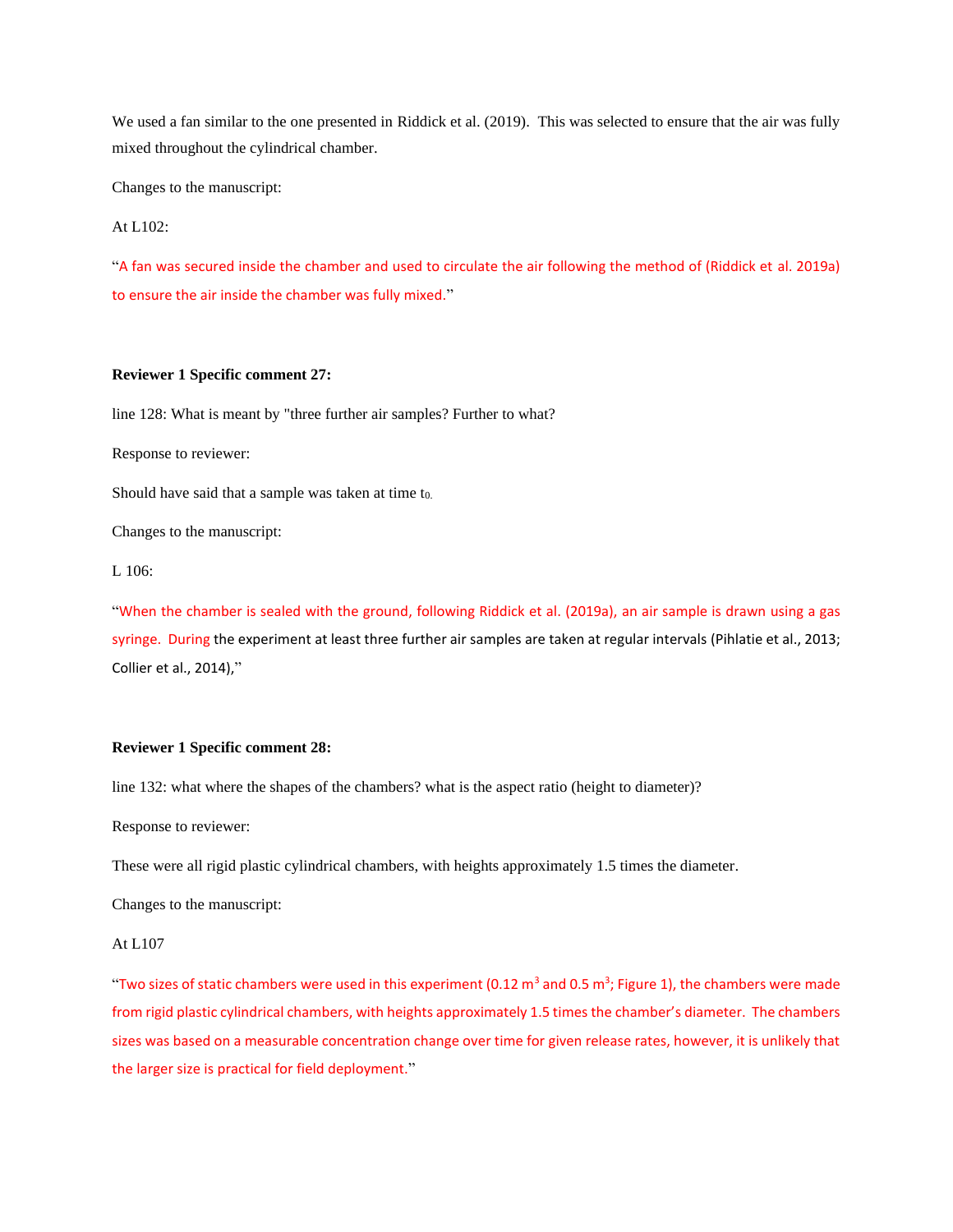## **Reviewer 1 Specific comment 29:**

line 133: how was the quality of the ground seal determined?

Response to reviewer:

Seal was made in line with the information in Riddick et al. (2019).

Changes to the manuscript:

L106

", following Riddick et al. (2019a),"

# **Reviewer 1 Specific comment 30:**

line 135: is this experiment a copy of Kang et al (2014), Pihalatie et al (2013), or Collier et al (2014)? Which one took four samples? Kang et al (2014) took 7 to 8 samples.

Response to reviewer:

As stated in L107 "During the experiment, four sample of 25 ml of air were drawn from the chamber using a 50 ml gas syringe at equal time intervals (Pihlatie et al., 2013; Collier et al., 2014)".

# **Reviewer 1 Specific comment 31:**

line 135: there is a "s" missing. it should be "four samples".

Response to reviewer:

Corrected

# **Reviewer 1 Specific comment 32:**

line 137: were there duplicates and blanks taken?

Response to reviewer:

Blanks (field or lab) were not required as all air samples were measured on the day of the experiment (L171 should say hours not days). Also, all experiments were repeated 3 times.

Changes to the manuscript:

At L118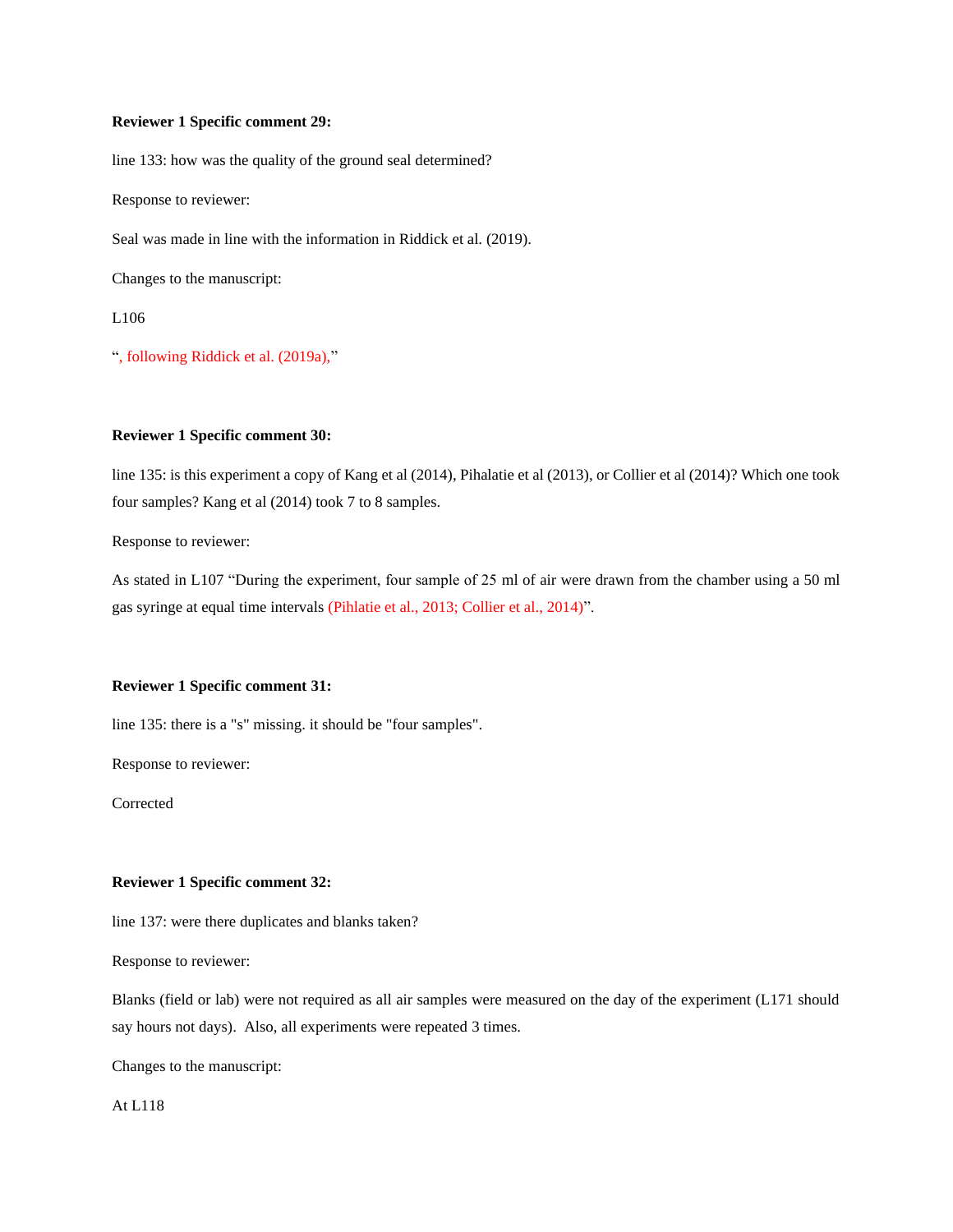"All samples were measured within two hours of collection. All experiments were repeated three times."

### **Reviewer 1 Specific comment 33:**

line 142: does this imply that emission rates were calculated for test even if only three samples were collected?

Response to reviewer:

Emission rates were calculated from the four measurements.

### **Reviewer 1 Specific comment 34:**

line 146: why was this chamber size selected? what is the shape and aspect ratio? How useful is this size for field measurements of oil and gas wells?

Response to reviewer:

These chambers sizes were chosen as they are what we had to hand at METEC and calculated as a safe size to use. These sizes are impractical for field deployment.

Changes to the manuscript:

## L<sub>107</sub>:

"Two sizes of static chambers were used in this experiment (0.12 m<sup>3</sup> and 0.5 m<sup>3</sup>; Figure 1), the chambers were made from rigid plastic cylindrical chambers, with heights approximately 1.5 times the chamber's diameter. The chambers sizes was based on a measurable concentration change over time for given release rates, however, it is unlikely that the larger size is practical for field deployment."

### **Reviewer 1 Specific comment 35:**

line 146: what type of plastic is used?

Response to reviewer:

Rigid plastic

Changes to the manuscript:

At L110

"rigid plastic"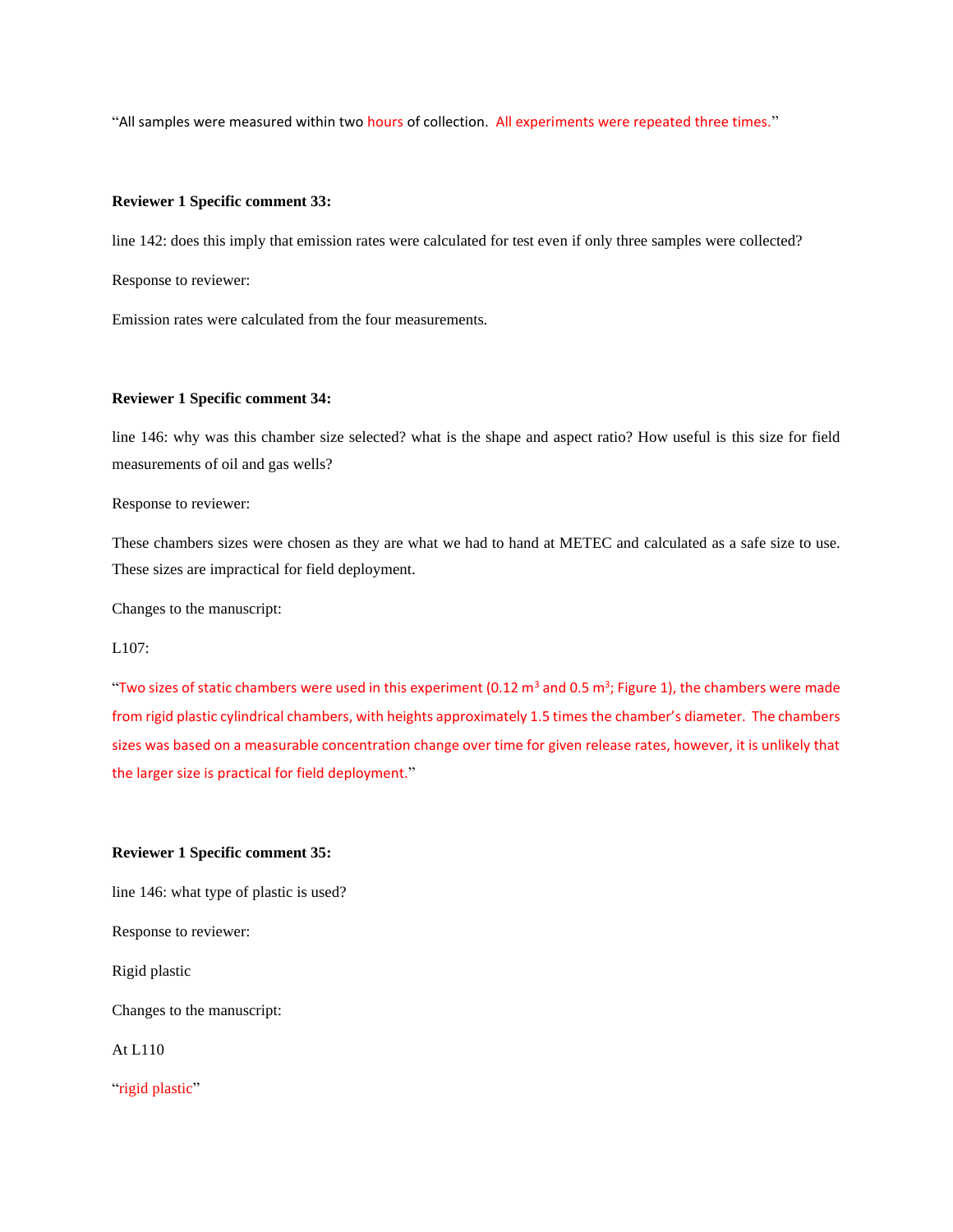### **Reviewer 1 Specific comment 36:**

line 149: what is the detection limit of the HXG-2D? What are the methane concentrations observed inside the chamber?

Response to reviewer:

Added to the manuscript

Changes to the manuscript:

At L122:

"detection limit 10 ppm and range 0 to 40,000 ppm"

## **Reviewer 1 Specific comment 37:**

line 150-151: blanks and duplicates taken?

Response to reviewer:

Blanks (field or lab) were not required as all air samples were measured on the day of the experiment (L186 should say hours not days). Also, all experiments were repeated 3 times.

Changes to the manuscript:

# At L148

"As with the samples from the static chamber, the vials were measured within two hours of collection. All experiments were repeated three times."

### **Reviewer 1 Specific comment 38:**

line 155: how big is the hose end? Was the source enclosed by the Hi-Flow sampler?

Response to reviewer:

The Hi Flow has a bag, this was placed over the leak.

Changes to the manuscript:

# At L162:

"the bag containing the hose"

## **Reviewer 1 Specific comment 39:**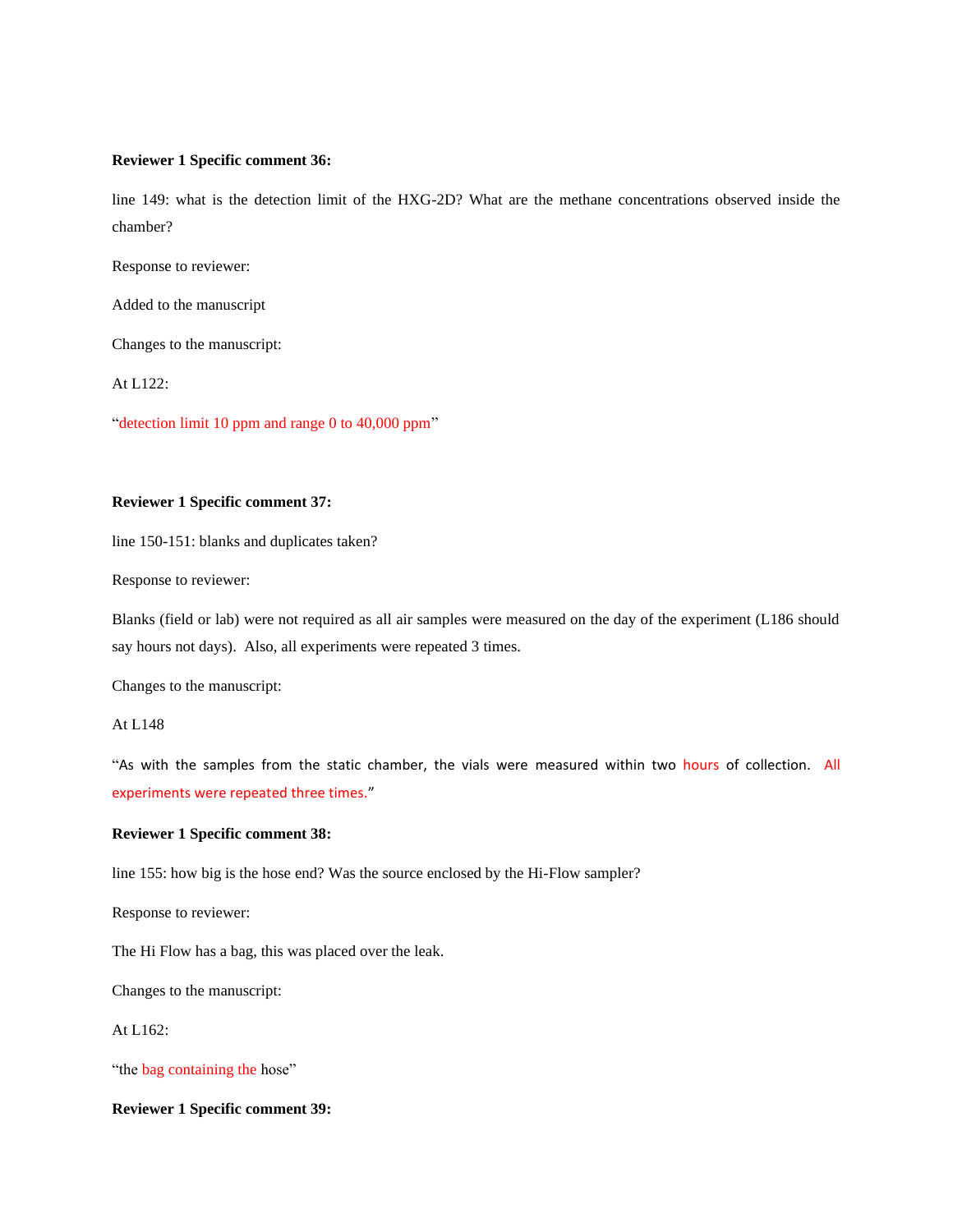line 167: any concerns with topography and large objects (e.g., buildings, trees, and other infrastructure)? Response to reviewer:

No, METEC is a big open flat site.

### **Reviewer 1 Specific comment 40:**

line 177: what is the minimum distance between the sources and the detector?

Response to reviewer:

5 m, as stated on Line 191

#### **Reviewer 1 Specific comment 41:**

line 181: how different were the environments in which the experiments were conducted? Importantly, were experiments described in sections 2.1 to 2.5 all conducted on the same day. If they were all conducted on different days, then the uncertainties calculated cannot be directly compared.

Response to reviewer:

This study is the first to test the uncertainty of each of these methods in a controlled test. Therefore, there is no evidence to suggest that the uncertainty will change on different days in different environmental conditions.

## **Reviewer 1 Specific comment 42:**

line 190-191: The collection of gas vials is not a requirement of the static chamber methodology.

Response to reviewer:

This is true, but this is the method we are testing.

Using a trace gas analyzer to measure the concentrations inside the chamber is questionable. If the gas is removed from the chamber (i.e. the analyzer outlet is vented outside the chamber) this system then becomes a dynamic chamber. If the measured gas is reintroduced to the chamber (i.e. the analyzer outlet is vented back to the chamber) this means gas of a lower concentration is being continually added to the "closed" system. It is unclear of the uncertainty caused by this cycling. To my knowledge, using a gas analyzer in series with the static chamber has never been tested.

Change to the manuscript:

# At L239: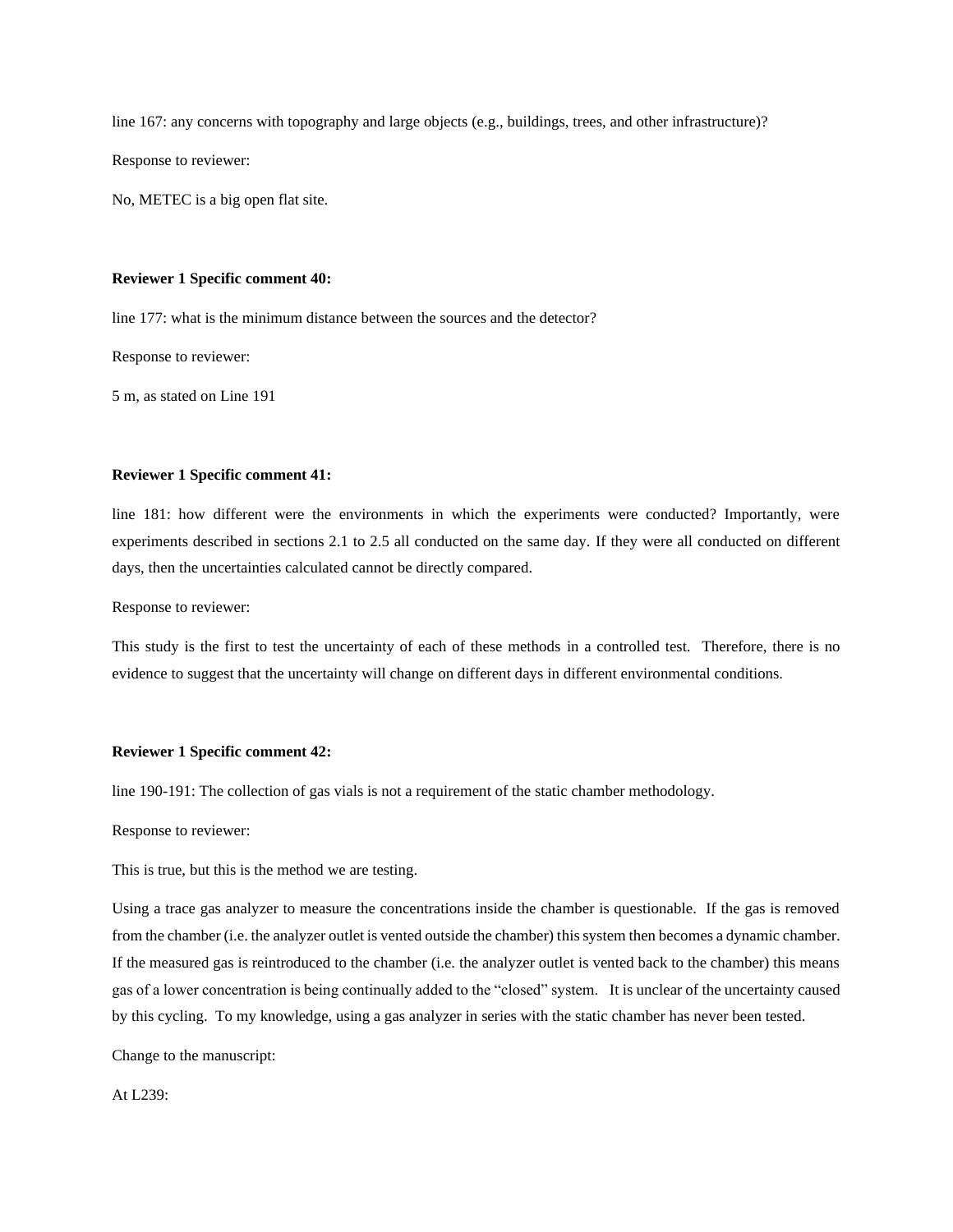"To address the first shortcoming, a trace gas analyzer could be used to measure the concentrations inside the chamber. As trace gas analyzers use a pump to draw air into the measurement cavity, the analyzer could be arranged in one of two ways. Both introduce additional uncertainty into the quantification. If the gas is removed from the chamber (i.e. the analyzer outlet is vented outside the chamber), the static chamber becomes a dynamic chamber and the analyzer flow rate must be accounted for in the quantification. If the measured gas is reintroduced to the chamber (i.e. the analyzer outlet is vented back to the chamber), a gas of lower concentration is being continually added to the "closed" system and it is therefore unclear how much uncertainty is caused by this cycling. Furthermore, the linear response of a portable trace gas analyzer, e.g. the ABB GLA131-GGA Greenhouse Gas Analyzer (https://new.abb.com/), is 100 ppm. Using the lowest emission rate in the study, 40 g CH<sub>4</sub> h<sup>-1</sup>, and the largest chamber, 0.5 m<sup>3</sup>, the concentration inside the chamber will exceed the linear range within 7 seconds. It is unlikely that gas will mix entirely throughout the chamber in 7 seconds and emission estimates are unlikely to be accurate. Another alternative could be using a lower precision sensor with a larger detection range, such as the SGX INIR- ME100 [\(https://sgx.cdistore.com/\)](https://sgx.cdistore.com/) that can measure from 200 ppm to 100% methane bv, but safety issues remain."

#### At L257:

"The static chamber could be automated to release gas when CH<sup>4</sup> concentration inside the chamber approaches LEL to prevent chamber becoming explosive. The major shortcoming of this strategy is that the automation of a chamber takes away the operator's control of when gas is released, which could happen at an inconvenient during measurement. If an automated system is used for collecting gas of unknown composition self-contained breathing apparatus should be worn."

#### **Reviewer 1 Specific comment 43:**

line 193: the static chamber can be used with a methane analyzer (e.g., El Hachem and Kang, 2022), overcoming the first and second shortcoming.

## Response to reviewer:

As the method in El Hachem and Kang, 2022 is presented, a GasScouter is used to measure the concentration of gas within a chamber. It does not comment on whether the outlet of the GasScouter is returned to the chamber, therefore, it is not clear if this is actually a static chamber.

The static chamber is inherently dangerous and we cannot advocate it's use in measuring unknown compositions of gas at unknown flow rates. It is unreasonable to assume that measurement teams would want to use self-contained breathing apparatus for every well they measure at if there are safer alternative methods available.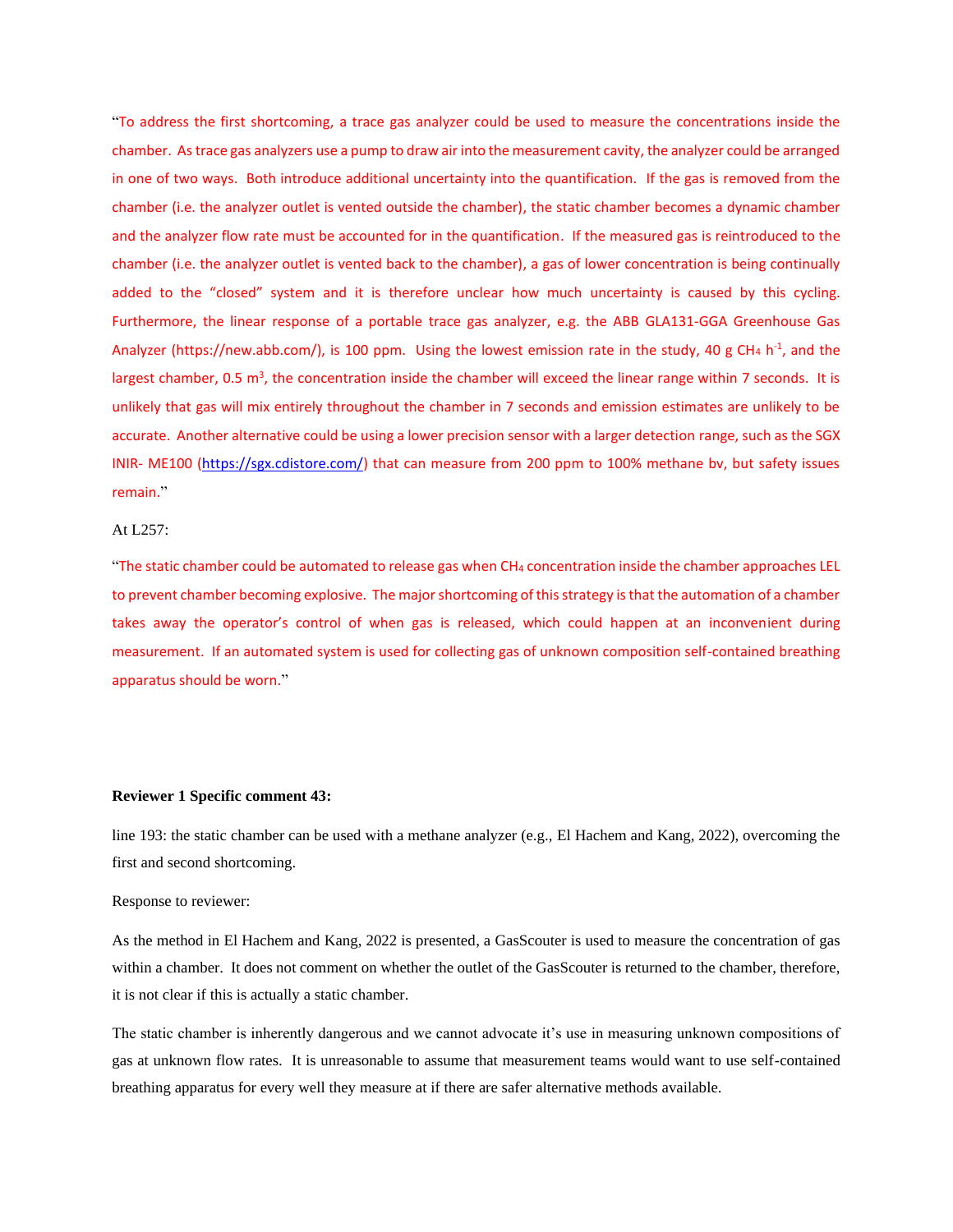### **Reviewer 1 Specific comment 44:**

line 196-198: El Hachem and Kang (2022) conducted measurements from H2S-emitting wells using a self-contained breathing apparatus. There are many options available in industry to ensure safe working conditions when toxic gases are present.

Response to reviewer:

It is unreasonable to expect full breathing apparatus as mandatory at all measurement locations. As such we have added a caveat to the manuscript.

Changes to the manuscript:

At L74:

"We add the caveat that we will only present data from measurement methodologies can be conducted safely wearing PPE as regulated at the Colorado State University Methane Emissions Technology Evaluation Center (METEC) facility in Fort Collins, CO, USA (steel toe boot, FR overalls, hard hat, safety glasses and 4-gas monitor)."

# **Reviewer 1 Specific comment 43:**

line 198: what about for measuring low emitting sources?

Response to reviewer:

Gas composition is still unknown even for low methane emissions; therefore the risks remain. This is a major shortcoming and other safer methods should be used.

#### **Reviewer 1 Specific comment 44:**

line 200: why isn't "cost" italicized like the rest?

Response to reviewer:

Changed as suggested.

Reviewer 1 Specific comment 45: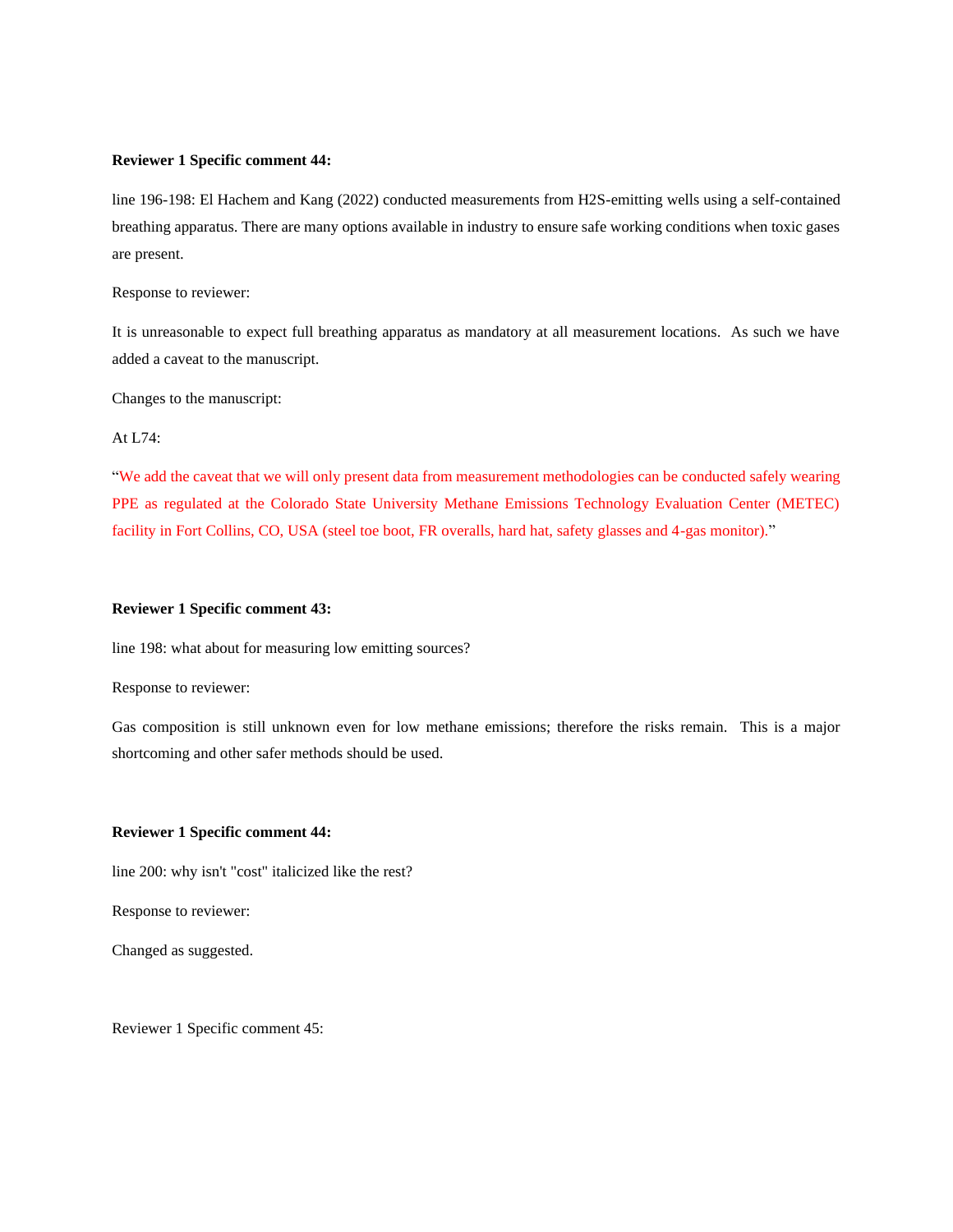Table 1: I'm surprised that the HiFlow sampler is only \$5k. Is this correct? The static and dynamic chamber measurements conducted here use a GC, which is around \$50k. So it's definitely not free. Even just getting the gas concentrations analyzed elsewhere is not free.

Response to reviewer:

Have added text to that effect.

Change to manuscript

At L272

◊ Cost of GC analysis will vary by laboratory.

### **Reviewer 1 Specific comment 46:**

Table 1: why is there no time for measurement and analysis for the static chamber? same for the accuracy.

Response to reviewer:

As mentioned above the static chamber is not presented here as we found it inherently dangerous.

At L271

"- the static chamber data is not presented here as the method was found to be inherently dangerous."

### **Reviewer 1 Specific comment 47:**

line 209: there are other ways to reduce the potential of CH4 concentrations in the chamber reaching explosive levels when using static chambers.

Response to reviewer:

Have added some text to the discussion about using automated opening chambers.

## At L251:

"The static chamber could be automated to release gas when CH<sup>4</sup> concentration inside the chamber approaches LEL to prevent chamber becoming explosive. The major shortcoming of this strategy is that the automation of a chamber takes away the operator's control of when gas is released, which could happen at an inconvenient during measurement. If an automated system is used for collecting gas of unknown composition self-contained breathing apparatus should be worn."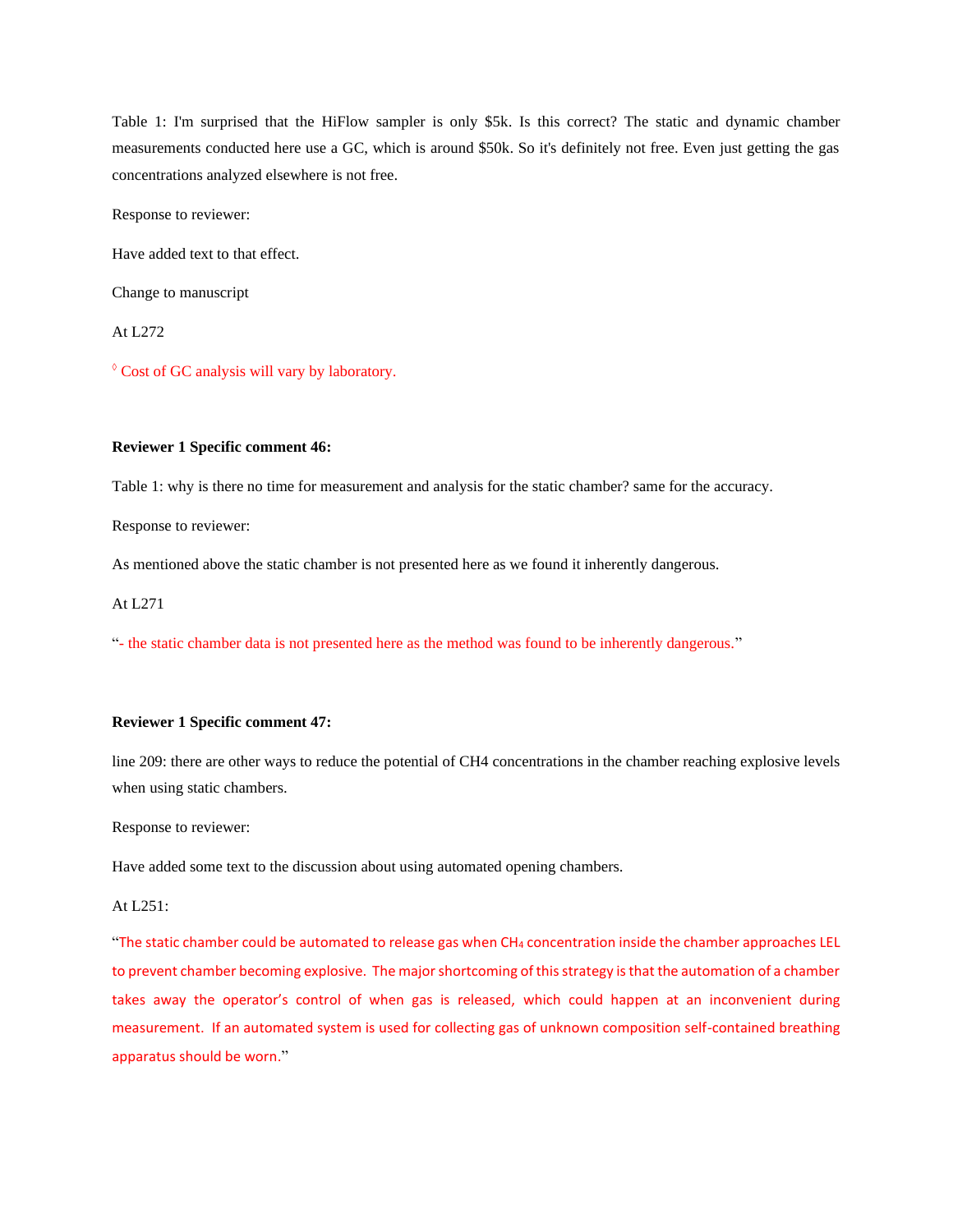## **Reviewer 1 Specific comment 48:**

line 210: the need for a power source is another important shortcoming of the dynamic chamber method.

Response to reviewer:

Noted

Changes to the manuscript:

L277

"and a 12 V power source for the pump"

# **Reviewer 1 Specific comment 49:**

line 266-267: what is the dynamic chamber the HiFLow more accurate than?

Response to reviewer:

This sentence doesn't make sense and has been removed.

## **Reviewer 1 Specific comment 50:**

line 273: who is this decision-making paradigm for?

Response to reviewer:

On reflection we have removed the decision making paradigm.

### **Reviewer 1 Specific comment 51:**

line 282: what are the conditions in this study? This needs to be better described to assess the applicability of the results.

Response to reviewer:

As described above, this study is the first to test the uncertainty of each of these methods in a controlled test. Therefore, there is no evidence to suggest that the uncertainty will change in different environmental conditions.